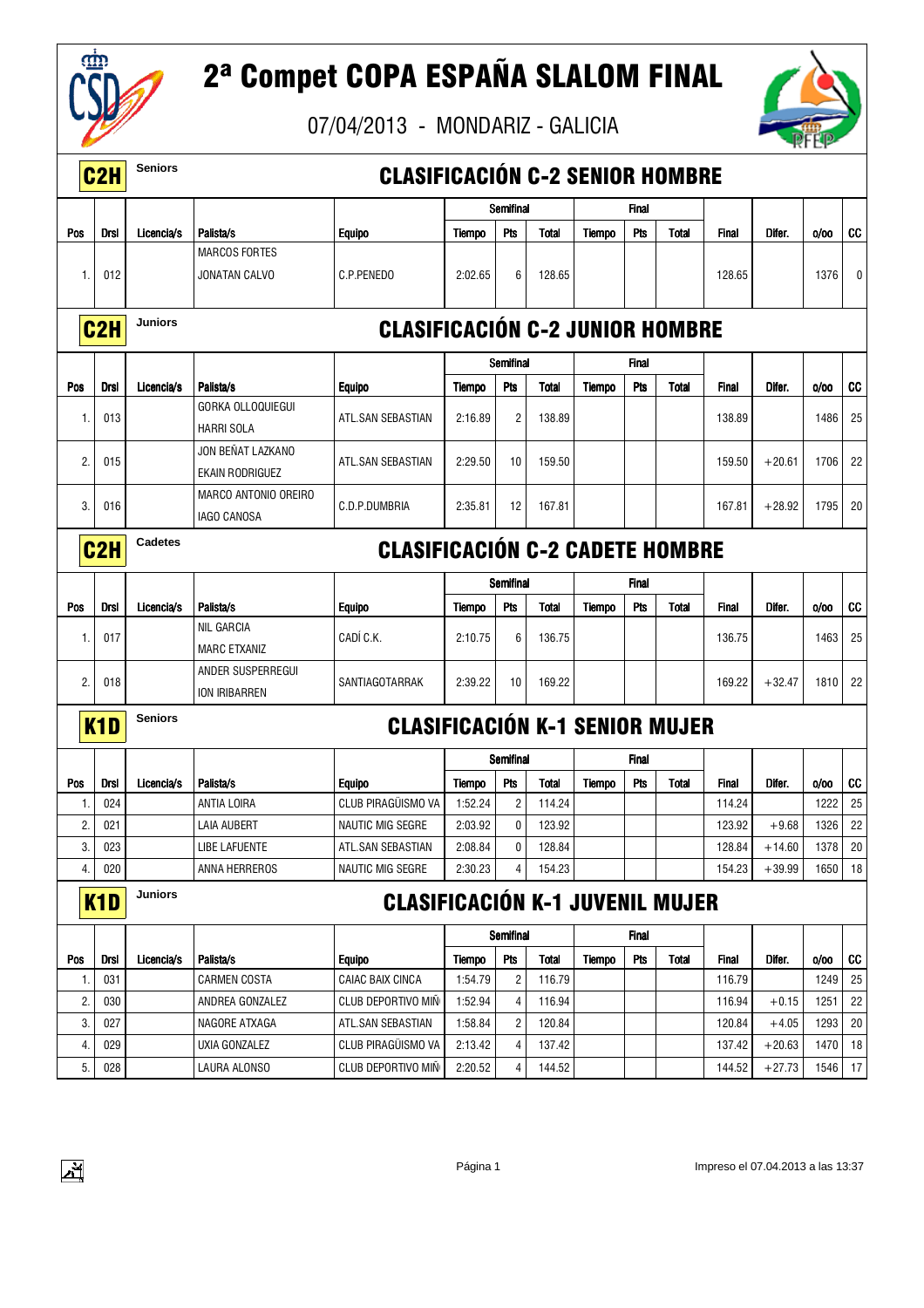

07/04/2013 - MONDARIZ - GALICIA



#### **K1D** Cadetes **CLASIFICACIÓN K-1 CADETE MUJER**

|     |             |            |                       |                         |         | Semifinal      |              |         | <b>Final</b>   |              |              |           |      |                 |
|-----|-------------|------------|-----------------------|-------------------------|---------|----------------|--------------|---------|----------------|--------------|--------------|-----------|------|-----------------|
| Pos | <b>Drsl</b> | Licencia/s | Palista/s             | <b>Equipo</b>           | Tiempo  | Pts            | <b>Total</b> | Tiempo  | <b>Pts</b>     | <b>Total</b> | <b>Final</b> | Difer.    | 0/00 | cc              |
|     | 051         |            | <b>MIREN LAZKANO</b>  | ATL.SAN SEBASTIAN       | 1:52.32 | 4              | 116.32       | 1:47.14 | 0              | 107.14       | 107.14       |           | 1146 | 25              |
| 2.  | 050         |            | <b>IRENE BARBA</b>    | ATL.SAN SEBASTIAN       | 1:57.15 | $\overline{2}$ | 119.15       | 1:53.56 | $\overline{2}$ | 115.56       | 115.56       | $+8.42$   | 1236 | 22              |
| 3.  | 048         |            | ANNE ROCHA            | SANTIAGOTARRAK          | 1:58.79 | 0              | 118.79       | 1:56.19 | $\overline{2}$ | 118.19       | 118.19       | $+11.05$  | 1264 | 20              |
| 4.  | 047         |            | <b>IRENE EGUES</b>    | ATL.SAN SEBASTIAN       | 1:56.32 | $\overline{2}$ | 118.32       | 1:56.94 | $\overline{4}$ | 120.94       | 120.94       | $+13.80$  | 1294 | 18              |
| 5.  | 046         |            | NINA IRIGOYEN         | ATL.SAN SEBASTIAN       | 2:03.79 | $\overline{2}$ | 125.79       | 2:06.50 | $\overline{2}$ | 128.50       | 128.50       | $+21.36$  | 1375 | 17              |
| 6.  | 041         |            | KLARA OLAZABAL        | SANTIAGOTARRAK          | 1:53.59 | $\Omega$       | 113.59       | 2:06.68 | $\overline{2}$ | 128.68       | 128.68       | $+21.54$  | 1377 | 16              |
| 7.  | 044         |            | <b>PAULA MARTIN</b>   | CADÍ C.K.               | 2:09.38 | $\overline{4}$ | 133.38       | 2:07.48 | $\overline{2}$ | 129.48       | 129.48       | $+22.34$  | 1385 | 15              |
| 8.  | 039         |            | AMAIA MEDIERO         | ATL.SAN SEBASTIAN       | 2:11.37 | $\overline{2}$ | 133.37       | 2:10.95 | 0              | 130.95       | 130.95       | $+23.81$  | 1401 | 14              |
| 9.  | 049         |            | <b>ISABEL TRAVÉ</b>   | CADÍ C.K.               | 2:05.16 | 4              | 129.16       | 2:10.62 | $\overline{2}$ | 132.62       | 132.62       | $+25.48$  | 1419 | 13              |
| 10. | 042         |            | <b>MIREIA OLIVA</b>   | <b>NAUTIC MIG SEGRE</b> | 2:10.16 | 6              | 136.16       | 2:09.12 | $\overline{4}$ | 133.12       | 133.12       | $+25.98$  | 1424 | 12              |
| 11. | 036         |            | <b>GARAZI ESTONBA</b> | SANTIAGOTARRAK          | 2:23.14 | $\Omega$       | 143.14       |         |                |              | 143.14       | $+36.00$  | 1531 | 11              |
| 12. | 034         |            | <b>CLAUDIA DORIA</b>  | CADÍ C.K.               | 2:23.44 | 4              | 147.44       |         |                |              | 147.44       | $+40.30$  | 1577 | 10 <sup>1</sup> |
| 13. | 035         |            | NOA GAY               | CADÍ C.K.               | 2:35.11 | $\overline{2}$ | 157.11       |         |                |              | 157.11       | $+49.97$  | 1681 | 9               |
| 14. | 040         |            | ARIADNA LLOBET        | CADÍ C.K.               | 2:07.34 | 52             | 179.34       |         |                |              | 179.34       | $+72.20$  | 1918 | 8               |
| 15. | 037         |            | <b>LAURA PELLICER</b> | CADÍ C.K.               | 2:11.43 | 50             | 181.43       |         |                |              | 181.43       | $+74.29$  | 1941 | $\overline{7}$  |
| 16. | 038         |            | <b>JAEL RISPA</b>     | CADÍ C.K.               | 2:11.59 | 50             | 181.59       |         |                |              | 181.59       | $+74.45$  | 1943 | 6               |
| 17. | 043         |            | <b>CLAUDIA OTERO</b>  | CLUB DEPORTIVO MIÑ      | 3:32.03 | 8              | 220.03       |         |                |              | 220.03       | $+112.89$ | 2354 | 5               |
| 18. | 045         |            | <b>MARINA RUEDAS</b>  | CLUB DEPORTIVO MIÑ      |         | 0              | AB           |         |                |              |              |           |      | 4               |

### **C1H** Seniors **CLASIFICACIÓN C-1 SENIOR HOMBRE**

|     |             |            |                           |                     |         | Semifinal      |           |         | <b>Final</b>   |        |              |          |      |                 |
|-----|-------------|------------|---------------------------|---------------------|---------|----------------|-----------|---------|----------------|--------|--------------|----------|------|-----------------|
| Pos | <b>Drsl</b> | Licencia/s | Palista/s                 | <b>Equipo</b>       | Tiempo  | Pts            | Total     | Tiempo  | Pts            | Total  | <b>Final</b> | Difer.   | 0/00 | CC              |
|     | 062         |            | DANIEL JULIO SUAREZ-LLANO | C.P.PENEDO          | 1:54.27 | 4              | 118.27    | 1:51.84 | 0              | 111.84 | 111.84       |          | 1196 | 25              |
| 2.  | 056         |            | <b>JOAN MARC PASQUES</b>  | CADÍ C.K.           | 1:51.29 | 0              | 111.29    | 1:50.59 | 4              | 114.59 | 114.59       | $+2.75$  | 1226 | 22              |
| 3.  | 059         |            | ANTONIO HERREROS          | NAUTIC MIG SEGRE    | 2:07.20 | 0              | 127.20    | 1:52.78 | $\overline{2}$ | 114.78 | 114.78       | $+2.94$  | 1228 | 20              |
| 4.  | 064         |            | <b>MARCOS FORTES</b>      | C.P.PENEDO          | 1:47.31 | 4              | 111.31    | 1:53.86 | 4              | 117.86 | 117.86       | $+6.02$  | 1261 | 18              |
| 5.  | 063         |            | <b>XABIER JAUREGUI</b>    | ATL.SAN SEBASTIAN   | 1:55.82 | 4              | 119.82    | 1:56.84 | 4              | 120.84 | 120.84       | $+9.00$  | 1293 | 17              |
| 6.  | 053         |            | JONATAN CALVO             | C.P.PENEDO          | 1:54.82 | 0              | 114.82    | 1:53.96 | 8              | 121.96 | 121.96       | $+10.12$ | 1305 | 16 <sub>1</sub> |
| 7.  | 060         |            | ALEJANDRO OCHOA           | CLUB DEPORTIVO MIN  | 2:06.83 | 6              | 132.83    | 1:56.48 | 6              | 122.48 | 122.48       | $+10.64$ | 1310 | 15              |
| 8.  | 061         |            | RODRIGO RAMOS             | <b>CAPITAN NEMO</b> | 2:12.32 | $\overline{4}$ | 136.32    | 2:09.90 | 4              | 133.90 | 133.90       | $+22.06$ | 1432 | 14 <sub>1</sub> |
| 9.  | 057         |            | MARCOS LAGE               | TEA DE MONDARIZ     |         | 0              | <b>NP</b> |         |                |        |              |          |      | 13              |
| 9.  | 058         |            | HUGO MOROÑO               | TEA DE MONDARIZ     |         | 0              | <b>NP</b> |         |                |        |              |          |      | 12              |

### C1H **Juniors** CLASIFICACIÓN C-1 JUVENIL HOMBRE

|         |      |            |                       |                   |         | Semifinal |              |        | <b>Final</b> |              |              |          |      |                 |
|---------|------|------------|-----------------------|-------------------|---------|-----------|--------------|--------|--------------|--------------|--------------|----------|------|-----------------|
| Pos     | Drsl | Licencia/s | Palista/s             | <b>Equipo</b>     | Tiempo  | Pts       | <b>Total</b> | Tiempo | Pts          | <b>Total</b> | <b>Final</b> | Difer.   | 0/00 | -CC I           |
|         | 070  |            | JON BENAT LAZKANO     | ATL.SAN SEBASTIAN | 1:46.29 | 0         | 106.29       |        |              |              | 106.29       |          | 1137 | 25 <sub>1</sub> |
| n<br>۷. | 069  |            | <b>HARRI SOLA</b>     | ATL.SAN SEBASTIAN | 1:55.55 | 0         | 115.55       |        |              |              | 115.55       | $+9.26$  | 1236 | 22 <sub>1</sub> |
| c<br>O. | 071  |            | <b>UNAI NABASKUES</b> | ATL.SAN SEBASTIAN | 1:57.27 | 0         | 117.27       |        |              |              | 117.27       | $+10.98$ | 1254 | 20 <sub>1</sub> |
|         | 067  |            | ANDRES SACO           | MONTAÑA QUIXOS    | 2:04.81 | 4         | 128.81       |        |              |              | 128.81       | $+22.52$ | 1378 | 18 <sup>1</sup> |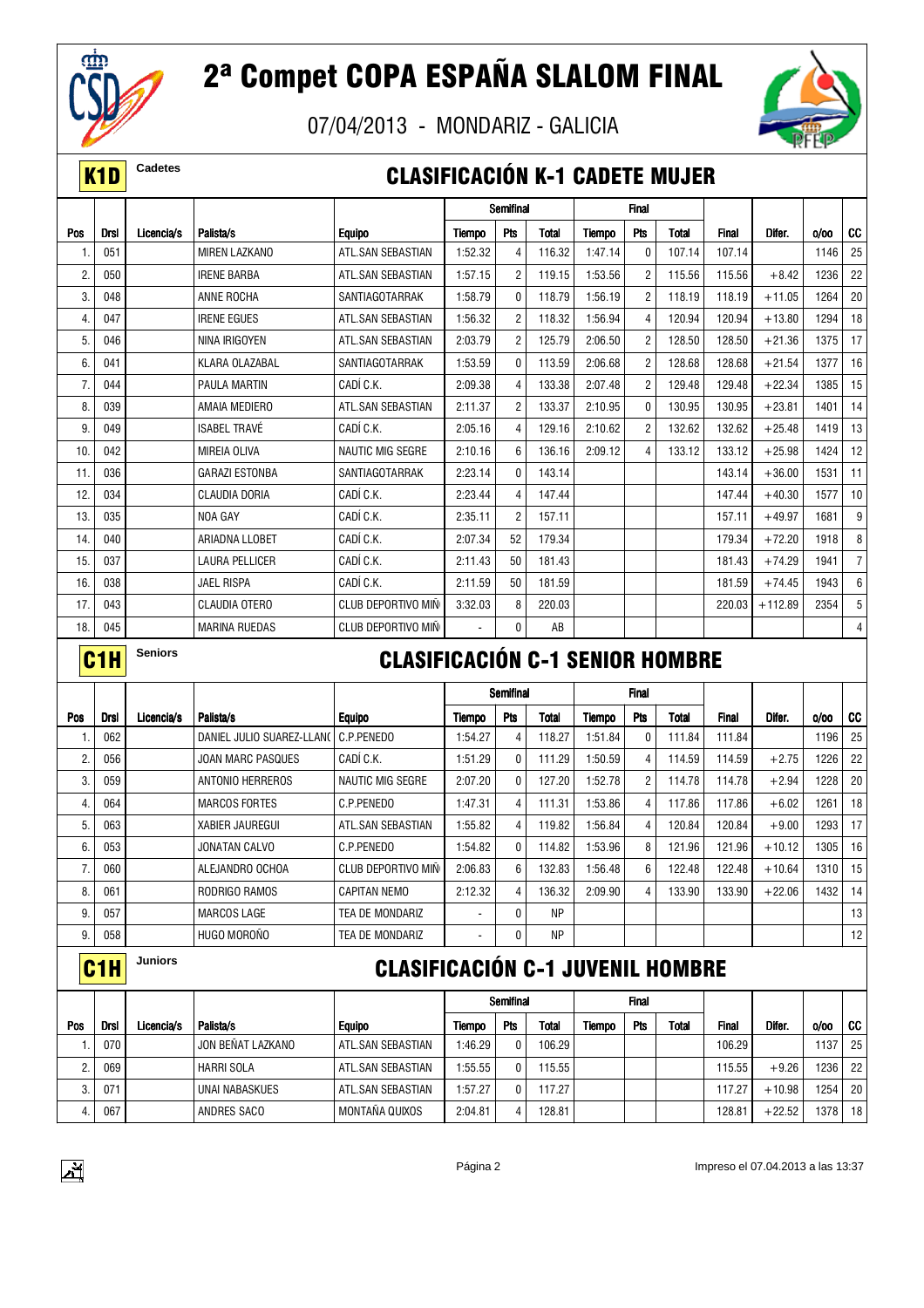



|            | C <sub>1</sub> H | Juniors        |                             | <b>CLASIFICACIÓN C-1 JUVENIL HOMBRE</b> |               |                |              |               |              |              |              |          |      |    |
|------------|------------------|----------------|-----------------------------|-----------------------------------------|---------------|----------------|--------------|---------------|--------------|--------------|--------------|----------|------|----|
|            |                  |                |                             |                                         |               | Semifinal      |              |               | Final        |              |              |          |      |    |
| Pos        | Drsl             | Licencia/s     | Palista/s                   | <b>Equipo</b>                           | <b>Tiempo</b> | Pts            | <b>Total</b> | Tiempo        | Pts          | Total        | <b>Final</b> | Difer.   | 0/00 | CC |
| 5.         | 068              |                | <b>MARCO ANTONIO OREIRO</b> | C.D.P.DUMBRIA                           | 2:01.01       | 8              | 129.01       |               |              |              | 129.01       | $+22.72$ | 1380 | 17 |
|            |                  | <b>Cadetes</b> |                             |                                         |               |                |              |               |              |              |              |          |      |    |
|            | C <sub>1</sub> H |                |                             | <b>CLASIFICACIÓN C-1 CADETE HOMBRE</b>  |               |                |              |               |              |              |              |          |      |    |
|            |                  |                |                             |                                         |               | Semifinal      |              |               | Final        |              |              |          |      |    |
| Pos        | <b>Drsl</b>      | Licencia/s     | Palista/s                   | <b>Equipo</b>                           | Tiempo        | Pts            | <b>Total</b> | Tiempo        | Pts          | <b>Total</b> | <b>Final</b> | Difer.   | 0/00 | CC |
| 1.         | 081              |                | LUIS FERNANDEZ              | C.P.PENEDO                              | 1:49.09       | $\overline{2}$ | 111.09       | 1:47.31       | 0            | 107.31       | 107.31       |          | 1148 | 25 |
| 2.         | 080              |                | <b>JESUS ANGEL CID</b>      | CAPITAN NEMO                            | 1:50.16       | $\overline{2}$ | 112.16       | 1:51.04       | 6            | 117.04       | 117.04       | $+9.73$  | 1252 | 22 |
| 3.         | 079              |                | <b>JORDI TEBÉ</b>           | <b>NAUTIC MIG SEGRE</b>                 | 1:57.02       | $\overline{4}$ | 121.02       | 1:53.18       | 8            | 121.18       | 121.18       | $+13.87$ | 1296 | 20 |
| 4.         | 076              |                | <b>MIKEL PULDAIN</b>        | ATL.SAN SEBASTIAN                       | 2:07.82       | 6              | 133.82       | 2:01.92       | 6            | 127.92       | 127.92       | $+20.61$ | 1368 | 18 |
| 5.         | 073              |                | <b>BRAIS CASTRO</b>         | CLUB DEPORTIVO MIÑ                      | 2:08.14       | 4              | 132.14       | 2:18.40       | 4            | 142.40       | 142.40       | $+35.09$ | 1523 | 17 |
| 6.         | 077              |                | POL VIDAL                   | CADÍ C.K.                               | 2:13.56       | $\mathbf 0$    | 133.56       | 2:28.01       | $\mathbf{0}$ | 148.01       | 148.01       | $+40.70$ | 1583 | 16 |
| 7.         | 074              |                | POL LLENA                   | <b>NAUTIC MIG SEGRE</b>                 | 2:13.52       | 6              | 139.52       |               |              |              | 139.52       | $+32.21$ | 1493 | 15 |
| 8.         | 078              |                | <b>JORDI CADENA</b>         | CADÍ C.K.                               |               | 0              | <b>NP</b>    |               |              |              |              |          |      | 14 |
|            |                  | <b>Seniors</b> |                             |                                         |               |                |              |               |              |              |              |          |      |    |
|            | C <sub>1</sub> D |                |                             | <b>CLASIFICACIÓN C-1 SENIOR MUJER</b>   |               |                |              |               |              |              |              |          |      |    |
|            |                  |                |                             |                                         |               | Semifinal      |              |               | Final        |              |              |          |      |    |
| <b>Pos</b> | <b>Drsl</b>      | Licencia/s     | Palista/s                   | <b>Equipo</b>                           | Tiempo        | Pts            | Total        | Tiempo        | Pts          | Total        | Final        | Difer.   | 0/00 | CC |
| 1.         | 083              |                | ANNA HERREROS               | <b>NAUTIC MIG SEGRE</b>                 | 2:11.62       | 4              | 135.62       |               |              |              | 135.62       |          | 1451 | 25 |
| 2.         | 082              |                | ANTIA LOIRA                 | CLUB PIRAGÜISMO VA                      | 2:27.48       | $\overline{4}$ | 151.48       |               |              |              | 151.48       | $+15.86$ | 1620 | 22 |
| 3.         | 085              |                | UXIA GONZALEZ               | CLUB PIRAGÜISMO VA                      | 2:37.53       | 4              | 161.53       |               |              |              | 161.53       | $+25.91$ | 1728 | 20 |
| 4.         | 084              |                | LAURA ALONSO                | CLUB DEPORTIVO MIN                      | 2:53.27       | $\overline{2}$ | 175.27       |               |              |              | 175.27       | $+39.65$ | 1875 | 18 |
|            | C <sub>1</sub> D | Cadetes        |                             | <b>CLASIFICACIÓN C-1 CADETE MUJER</b>   |               |                |              |               |              |              |              |          |      |    |
|            |                  |                |                             |                                         |               |                |              |               |              |              |              |          |      |    |
|            |                  |                |                             |                                         |               | Semifinal      |              |               | Final        |              |              |          |      |    |
| Pos        | Drsl             | Licencia/s     | Palista/s                   | <b>Equipo</b>                           | <b>Tiempo</b> | Pts            | Total        | Tiempo        | Pts          | Total        | <b>Final</b> | Difer.   | 0/00 | CC |
| 1.         | 095              |                | <b>MIREN LAZKANO</b>        | ATL.SAN SEBASTIAN                       | 2:00.52       | 6              | 126.52       | 1:58.53       | 0            | 118.53       | 118.53       |          | 1268 | 25 |
| 2.         | 089              |                | KLARA OLAZABAL              | SANTIAGOTARRAK                          | 2:15.02       | 0              | 135.02       | 2:05.70       | 0            | 125.70       | 125.70       | $+7.17$  | 1345 | 22 |
| 3.         | 092              |                | NINA IRIGOYEN               | ATL.SAN SEBASTIAN                       | 2:23.96       | 0              | 143.96       | 2:21.95       |              | 145.95       | 145.95       | $+27.42$ | 1561 | 20 |
| 4.         | 090              |                | PAULA MARTIN                | CADÍ C.K.                               | 2:21.47       | 4              | 145.47       | 2:25.27       | 2            | 147.27       | 147.27       | $+28.74$ | 1575 | 18 |
| 5.         | 091              |                | <b>IRENE EGUES</b>          | ATL.SAN SEBASTIAN                       | 2:22.32       | 4              | 146.32       | 2:28.81       | 2            | 150.81       | 150.81       | $+32.28$ | 1613 | 17 |
| 6.         | 088              |                | AMAIA MEDIERO               | ATL.SAN SEBASTIAN                       | 2:45.99       | 2              | 167.99       | 2:33.27       | 0            | 153.27       | 153.27       | $+34.74$ | 1640 | 16 |
| 7.         | 087              |                | MIREIA OLIVA                | NAUTIC MIG SEGRE                        |               | 0              | AB           |               |              |              |              |          |      | 15 |
| 7.         | 093              |                | <b>IRENE BARBA</b>          | ATL.SAN SEBASTIAN                       |               | 0              | AB           |               |              |              |              |          |      | 14 |
|            | <b>K1H</b>       | <b>Seniors</b> |                             | <b>CLASIFICACIÓN K-1 SENIOR HOMBRE</b>  |               |                |              |               |              |              |              |          |      |    |
|            |                  |                |                             |                                         |               | Semifinal      |              |               | Final        |              |              |          |      |    |
| Pos        | <b>Drsl</b>      | Licencia/s     | Palista/s                   | <b>Equipo</b>                           | Tiempo        | Pts            | Total        | <b>Tiempo</b> | Pts          | <b>Total</b> | <b>Final</b> | Difer.   | 0/00 | CC |
| 1.         | 120              |                | ALBERTO DIEZ-CANEDO         | CADÍ C.K.                               | 1:33.48       | 0              | 93.48        | 1:33.77       | 0            | 93.77        | 93.77        |          | 1003 | 25 |
| 2.         | 109              |                | ARITZ FERNANDEZ             | ATL.SAN SEBASTIAN                       | 1:39.69       | 4              | 103.69       | 1:34.34       | 0            | 94.34        | 94.34        | $+0.57$  | 1009 | 22 |
| 3.         | 119              |                | XABIER JAUREGUI             | ATL.SAN SEBASTIAN                       | 1:38.87       | 0              | 98.87        | 1:36.70       | 0            | 96.70        | 96.70        | $+2.93$  | 1034 | 20 |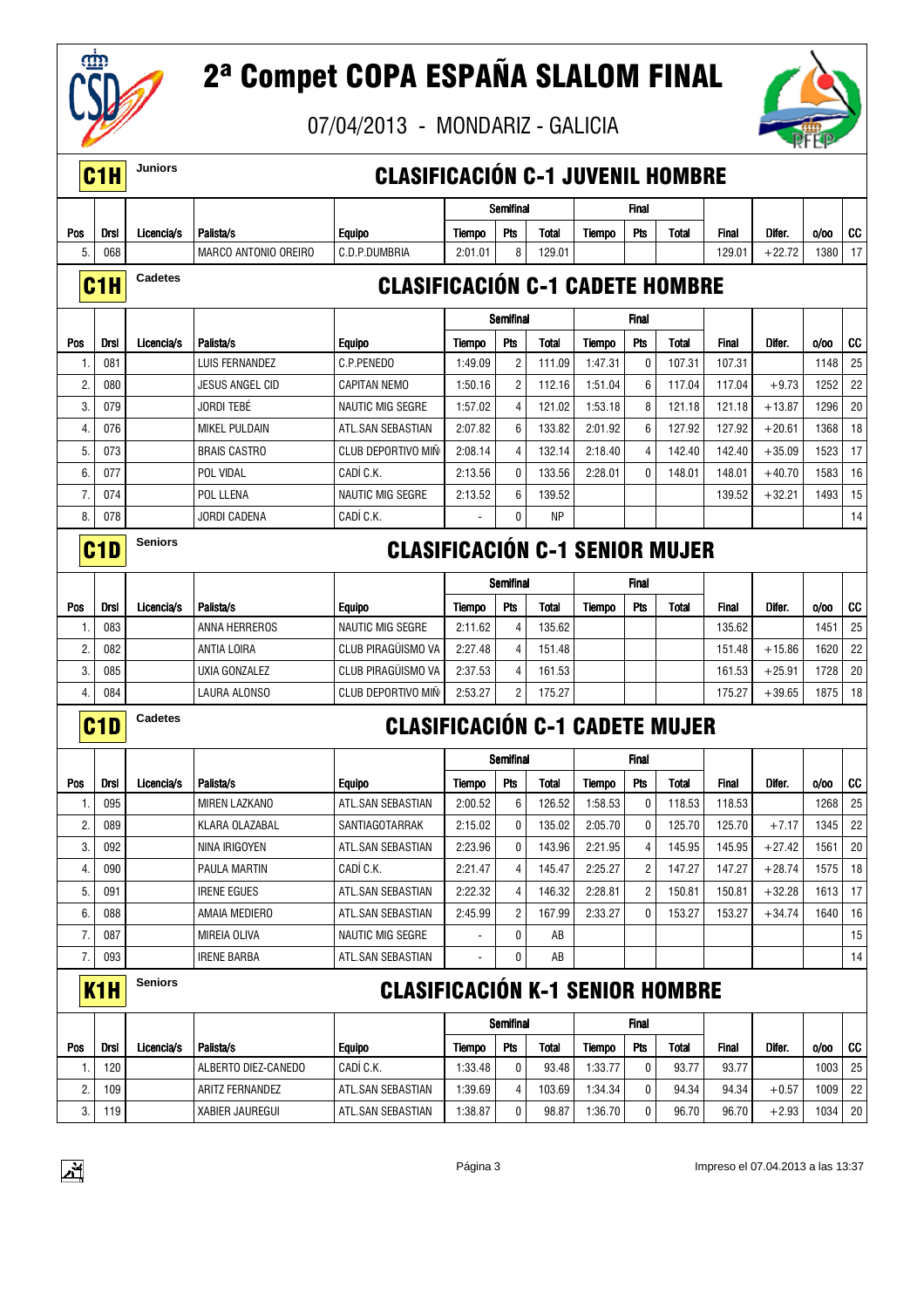

07/04/2013 - MONDARIZ - GALICIA



#### **K1H** Seniors **CLASIFICACIÓN K-1 SENIOR HOMBRE**

|     |                  |                |                           |                                         |         | Semifinal               |           |         | <b>Final</b>   |              |              |          |         |                |
|-----|------------------|----------------|---------------------------|-----------------------------------------|---------|-------------------------|-----------|---------|----------------|--------------|--------------|----------|---------|----------------|
| Pos | Drsl             | Licencia/s     | Palista/s                 | <b>Equipo</b>                           | Tiempo  | Pts                     | Total     | Tiempo  | Pts            | Total        | Final        | Difer.   | 0/00    | CC             |
| 4.  | 118              |                | AITOR ANUNCIBAY           | SANTIAGOTARRAK                          | 1:47.08 | $\overline{\mathbf{c}}$ | 109.08    | 1:46.05 | 0              | 106.05       | 106.05       | $+12.28$ | 1134    | 18             |
| 5.  | 115              |                | AITOR IRIBARREN           | SANTIAGOTARRAK                          | 1:43.52 | 0                       | 103.52    | 1:44.40 | $\overline{2}$ | 106.40       | 106.40       | $+12.63$ | 1138    | 17             |
| 6.  | 114              |                | <b>VICTOR MONDEJAR</b>    | LAS GRAJAS                              | 1:50.85 | $\overline{c}$          | 112.85    | 1:48.85 | 0              | 108.85       | 108.85       | $+15.08$ | 1164    | 16             |
| 7.  | 107              |                | <b>IVAN GI</b>            | ATL.SAN SEBASTIAN                       | 1:47.34 | 4                       | 111.34    | 1:46.95 | 4              | 110.95       | 110.95       | $+17.18$ | 1187    | 15             |
| 8.  | 117              |                | IÑAKI GI                  | ATL.SAN SEBASTIAN                       | 1:48.80 | $\overline{c}$          | 110.80    | 1:45.08 | 8              | 113.08       | 113.08       | $+19.31$ | 1210    | 14             |
| 9.  | 110              |                | <b>JAVIER GARCIA</b>      | LAS GRAJAS                              | 1:55.04 | 0                       | 115.04    | 1:50.66 | 4              | 114.66       | 114.66       | $+20.89$ | 1227    | 13             |
| 10. | 099              |                | ANTONIO HERREROS          | <b>NAUTIC MIG SEGRE</b>                 | 1:53.50 | 0                       | 113.50    | 1:53.33 | 52             | 165.33       | 165.33       | $+71.56$ | 1769    | 12             |
| 11. | 111              |                | ELIAS AARON REY           | C.D.P.DUMBRIA                           | 1:53.14 | $\overline{\mathbf{c}}$ | 115.14    |         |                |              | 115.14       | $+21.37$ | 1232    | 11             |
| 12. | 108              |                | NICOLAS RUEDAS            | <b>CLUB DEPORTIVO MIN</b>               | 2:02.89 | 0                       | 122.89    |         |                |              | 122.89       | $+29.12$ | 1315    | 10             |
| 13. | 098              |                | JUAN JOSE OLAZABAL        | SANTIAGOTARRAK                          | 2:02.23 | 8                       | 130.23    |         |                |              | 130.23       | $+36.46$ | 1393    | 9              |
| 14. | 106              |                | DANIEL JULIO SUAREZ-LLANO | C.P.PENEDO                              | 2:09.20 | $\overline{c}$          | 131.20    |         |                |              | 131.20       | $+37.43$ | 1404    | 8              |
| 15. | 105              |                | ALEJANDRO OCHOA           | <b>CLUB DEPORTIVO MIN</b>               | 2:06.46 | 6                       | 132.46    |         |                |              | 132.46       | $+38.69$ | 1417    | $\overline{7}$ |
| 16. | 113              |                | RODRIGO RAMOS             | <b>CAPITAN NEMO</b>                     | 2:18.69 | 8                       | 146.69    |         |                |              | 146.69       | $+52.92$ | 1569    | 6              |
| 17. | 100              |                | <b>MARCOS LAGE</b>        | TEA DE MONDARIZ                         |         | 0                       | <b>NP</b> |         |                |              |              |          |         | 5              |
| 17. | 102              |                | HUGO MOROÑO               | TEA DE MONDARIZ                         |         | 0                       | ΝP        |         |                |              |              |          |         | 4              |
|     |                  | Juniors        |                           |                                         |         |                         |           |         |                |              |              |          |         |                |
|     | K <sub>1</sub> H |                |                           | <b>CLASIFICACIÓN K-1 JUVENIL HOMBRE</b> |         |                         |           |         |                |              |              |          |         |                |
|     |                  |                |                           |                                         |         | Semifinal               |           |         | <b>Final</b>   |              |              |          |         |                |
| Pos | <b>Drsl</b>      | Licencia/s     | Palista/s                 | <b>Equipo</b>                           | Tiempo  | Pts                     | Total     | Tiempo  | Pts            | <b>Total</b> | <b>Final</b> | Difer.   | 0/00    | CC             |
| 1.  | 130              |                | <b>UNAI NABASKUES</b>     | ATL.SAN SEBASTIAN                       | 1:37.19 | $\overline{c}$          | 99.19     | 1:36.85 | 4              | 100.85       | 100.85       |          | 1079    | 25             |
| 2.  | 123              |                | UNAI ARRESE-IGOR          | ATL.SAN SEBASTIAN                       | 1:42.67 | 0                       | 102.67    | 1:41.99 | 4              | 105.99       | 105.99       | $+5.14$  | 1134    | 22             |
| 3.  | 129              |                | EKAIN RODRIGUEZ           | ATL.SAN SEBASTIAN                       | 1:49.29 | 0                       | 109.29    | 1:46.99 | 0              | 106.99       | 106.99       | $+6.14$  | 1145    | 20             |
| 4.  | 128              |                | ANDER ALBIZU              | ATL.SAN SEBASTIAN                       | 1:50.54 | $\overline{c}$          | 112.54    | 1:51.75 | $\overline{2}$ | 113.75       | 113.75       | $+12.90$ | 1217    | 18             |
| 5.  | 126              |                | DIEGO VAZQUEZ             | MONTAÑA QUIXOS                          | 1:51.88 | 4                       | 115.88    | 1:49.14 | 6              | 115.14       | 115.14       | $+14.29$ | 1232    | 17             |
| 6.  | 127              |                | telmo egues               | ATL.SAN SEBASTIAN                       | 1:56.15 | 6                       | 122.15    |         |                |              | 122.15       | $+21.30$ | 1307    | 16             |
| 7.  | 124              |                | AXEL AFONSO               | TEA DE MONDARIZ                         |         | 0                       | AB        |         |                |              |              |          |         | 15             |
|     | K <sub>1</sub> H | <b>Cadetes</b> |                           | <b>CLASIFICACIÓN K-1 CADETE HOMBRE</b>  |         |                         |           |         |                |              |              |          |         |                |
|     |                  |                |                           |                                         |         |                         |           |         |                |              |              |          |         |                |
|     |                  |                |                           |                                         |         | Semifinal               |           |         | <b>Final</b>   |              |              |          |         |                |
| Pos | Drsl             | Licencia/s     | Palista/s                 | <b>Equipo</b>                           | Tiempo  | Pts                     | Total     | Tiempo  | Pts            | Total        | Final        | Difer.   | 0/00    | CC             |
| 1.  | 164              |                | <b>JORDI CADENA</b>       | CADÍ C.K.                               | 1:43.76 | 0                       | 103.76    | 1:37.32 | 0              | 97.32        | 97.32        |          | 1041    | 25             |
| 2.  | 162              |                | <b>IOSU FUENTES</b>       | ATL.SAN SEBASTIAN                       | 1:47.74 | 0                       | 107.74    | 1:43.65 | 0              | 103.65       | 103.65       | $+6.33$  | 1109    | 22             |
| 3.  | 163              |                | IAGO CANOSA               | C.D.P.DUMBRIA                           | 1:44.32 | $\overline{c}$          | 106.32    | 1:39.97 | 4              | 103.97       | 103.97       | $+6.65$  | 1112    | 20             |
| 4.  | 152              |                | NIL GARCIA                | CADÍ C.K.                               | 1:50.02 | $\overline{c}$          | 112.02    | 1:45.91 | 0              | 105.91       | 105.91       | $+8.59$  | 1133    | 18             |
| 5.  | 153              |                | MIKEL PULDAIN             | ATL.SAN SEBASTIAN                       | 1:47.44 | 4                       | 111.44    | 1:46.18 | 0              | 106.18       | 106.18       | $+8.86$  | 1136    | 17             |
| 6.  | 154              |                | <b>MARC ETXANIZ</b>       | CADÍ C.K.                               | 2:02.02 | 0                       | 122.02    | 1:47.06 | 0              | 107.06       | 107.06       | $+9.74$  | 1145    | 16             |
| 7.  | 161              |                | JESUS ANGEL CID           | <b>CAPITAN NEMO</b>                     | 1:47.46 | 4                       | 111.46    | 1:49.24 | 2              | 111.24       | 111.24       | $+13.92$ | 1190    | 15             |
| 8.  | 147              |                | <b>BRAIS CASTRO</b>       | CLUB DEPORTIVO MIÑ                      | 1:54.17 | 6                       | 120.17    | 1:52.27 | $\overline{2}$ | 114.27       | 114.27       | $+16.95$ | 1222    | 14             |
| 9.  | 148              |                | MANUEL OCHOA              | CLUB DEPORTIVO MIÑ                      | 1:50.85 | 0                       | 110.85    | 1:50.72 | 4              | 114.72       | 114.72       | $+17.40$ | 1227 13 |                |





10.|160| |POL VIDAL |CADI C.K. |1:54.66| 0| 114.66| 2:12.54| 6| 138.54| 138.54| +41.22| 1482| 12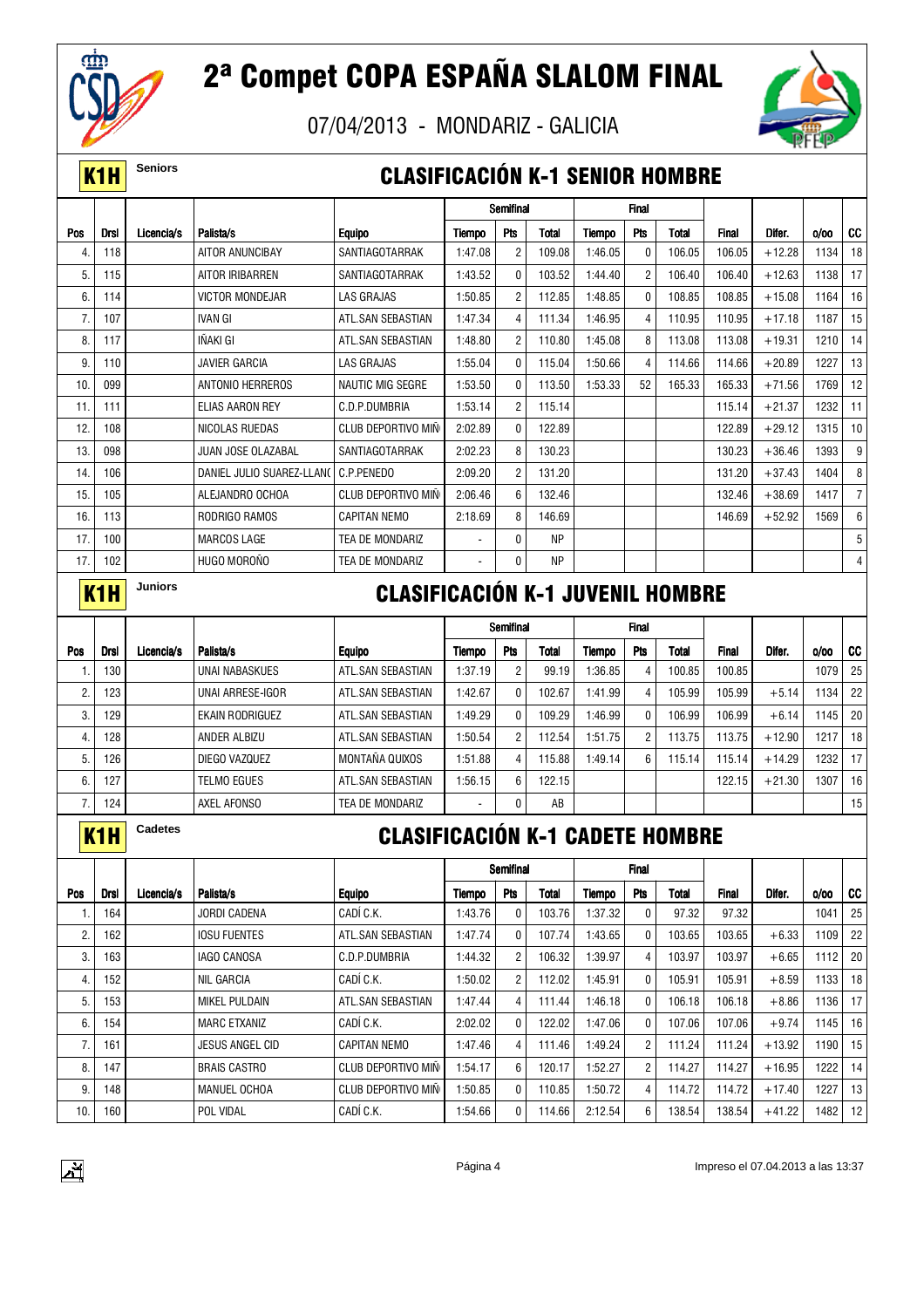

 $\mathbf{y}^{\prime}$ 

## 2ª Compet COPA ESPAÑA SLALOM FINAL

07/04/2013 - MONDARIZ - GALICIA



#### **K1H** Cadetes **CLASIFICACIÓN K-1 CADETE HOMBRE**

|     |             |            |                       |                         |         | Semifinal      |        |               | <b>Final</b> |       |              |          |      |                |
|-----|-------------|------------|-----------------------|-------------------------|---------|----------------|--------|---------------|--------------|-------|--------------|----------|------|----------------|
| Pos | <b>Drsl</b> | Licencia/s | Palista/s             | <b>Equipo</b>           | Tiempo  | Pts            | Total  | <b>Tiempo</b> | <b>Pts</b>   | Total | <b>Final</b> | Difer.   | 0/00 | CC             |
| 11. | 146         |            | ANTONIO DIAZ-VIZCAINO | CADÍ C.K.               | 2:00.45 | $\overline{c}$ | 122.45 |               |              |       | 122.45       | $+25.13$ | 1310 | 11             |
| 12. | 144         |            | ALEJANDRO DRAGO       | CAIAC BAIX CINCA        | 2:02.54 | 0              | 122.54 |               |              |       | 122.54       | $+25.22$ | 1311 | 10             |
| 13. | 140         |            | UNAI CABALLERO        | ATL.SAN SEBASTIAN       | 2:00.19 | 4              | 124.19 |               |              |       | 124.19       | $+26.87$ | 1329 | 9              |
| 14. | 141         |            | JAVIER RAMOS          | <b>CAPITAN NEMO</b>     | 2:00.88 | 4              | 124.88 |               |              |       | 124.88       | $+27.56$ | 1336 | 8              |
| 15. | 150         |            | LUIS FERNANDEZ        | C.P.PENEDO              | 2:03.26 | $\overline{c}$ | 125.26 |               |              |       | 125.26       | $+27.94$ | 1340 |                |
| 16. | 151         |            | POL LLENA             | <b>NAUTIC MIG SEGRE</b> | 2:02.61 | 4              | 126.61 |               |              |       | 126.61       | $+29.29$ | 1354 | 6              |
| 17. | 158         |            | <b>JAVIER TRIGO</b>   | C.D.P.DUMBRIA           | 2:05.48 | $\overline{2}$ | 127.48 |               |              |       | 127.48       | $+30.16$ | 1364 | 5              |
| 18. | 149         |            | <b>JOEL SEBASTIAN</b> | TEA DE MONDARIZ         | 2:11.47 | 6              | 137.47 |               |              |       | 137.47       | $+40.15$ | 1471 | 4              |
| 19  | 159         |            | ION IRIBARREN         | SANTIAGOTARRAK          | 1:45.40 | 50             | 155.40 |               |              |       | 155.40       | $+58.08$ | 1662 | 3              |
| 20  | 155         |            | <b>PAU GABERNET</b>   | NAUTIC MIG SEGRE        | 2:04.05 | 58             | 182.05 |               |              |       | 182.05       | $+84.73$ | 1947 | $\overline{2}$ |

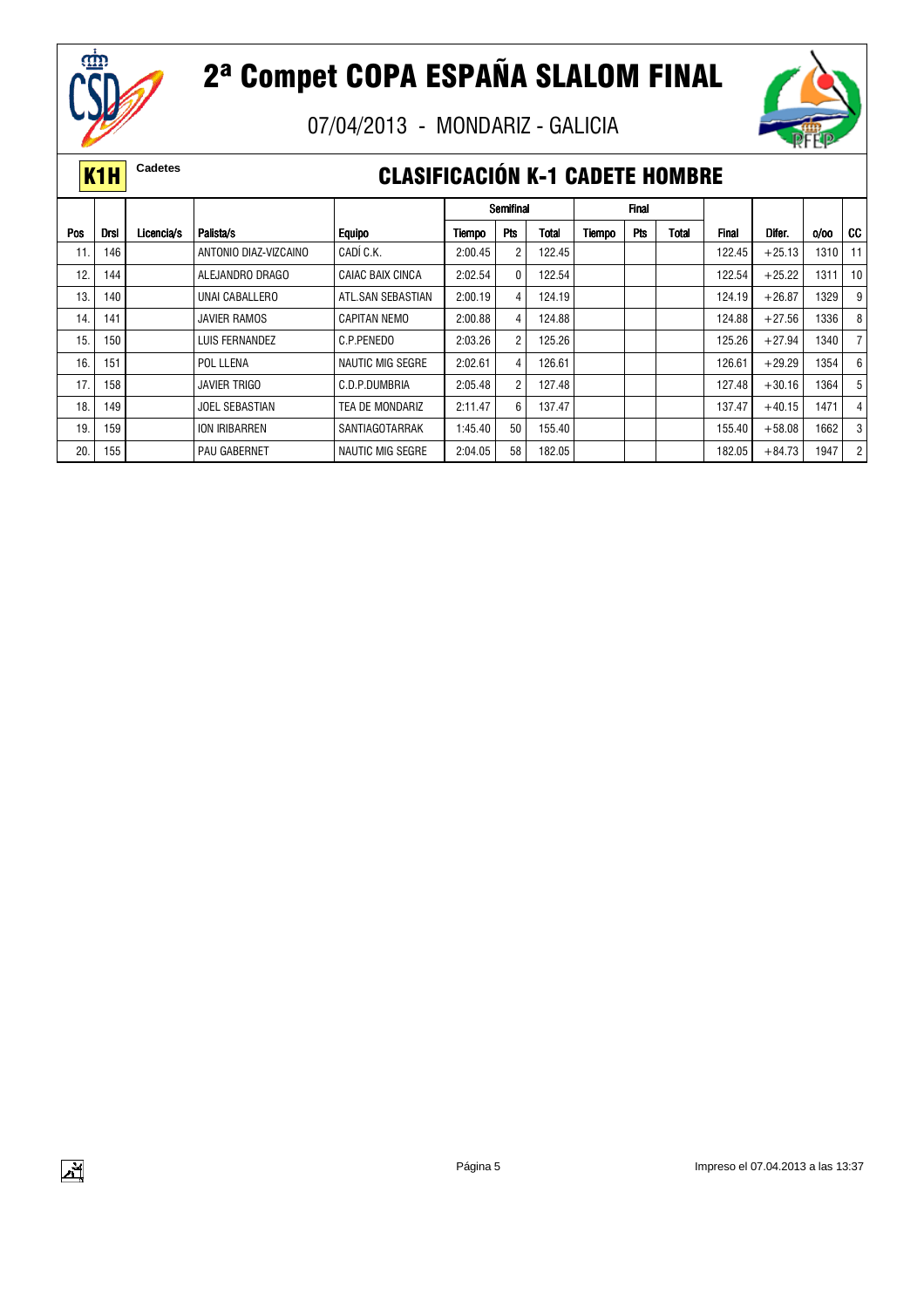

07/04/2013 - MONDARIZ - GALICIA



### CLASIFICACIÓN DE LOS EQUIPOS

|          |                     |                |        |        | <b>Embarcaciones</b> |           |           |            |      |  |
|----------|---------------------|----------------|--------|--------|----------------------|-----------|-----------|------------|------|--|
| Posición | <b>Equipo</b>       | Acum.          | $K-1H$ | $C-1H$ | $K-1D$               | $C-2H$    | $C-1D$    | Puntuación | 0/00 |  |
| 1.       | ATL.SAN SEBASTIAN   | 18             | 220    | 102    | 136                  | 47        | 92        | 615        | 1260 |  |
| 2.       | CADÍ C.K.           | $\overline{2}$ | 107    | 52     | 68                   | 25        | 18        | 272        | 1382 |  |
| 3.       | NAUTIC MIG SEGRE    | 13             | 20     | 55     | 52                   | 0         | 40        | 180        | 1376 |  |
| 4.       | SANTIAGOTARRAK      | 38             | 47     | 0      | 47                   | 22        | 22        | 176        | 1484 |  |
| 5.       | CLUB DEPORTIVO MIÑO | 0              | 44     | 32     | 48                   | 0         | 18        | 142        | 1367 |  |
| 6.       | C.P.PENEDO          | 0              | 15     | 84     | 0                    | $\pmb{0}$ | 0         | 99         | 1290 |  |
| 7.       | CLUB PIRAGÜISMO VAL | $\pmb{0}$      | 0      | 0      | 43                   | $\pmb{0}$ | 42        | 85         | 1510 |  |
| 8.       | <b>CAPITAN NEMO</b> | 12             | 29     | 36     | $\pmb{0}$            | 0         | 0         | 77         | 1401 |  |
| 9.       | C.D.P.DUMBRIA       | $\mathbf{1}$   | 36     | 17     | $\pmb{0}$            | 20        | $\pmb{0}$ | 74         | 1406 |  |
| 10.      | TEA DE MONDARIZ     | 15             | 28     | 25     | $\pmb{0}$            | $\pmb{0}$ | $\pmb{0}$ | 68         | 663  |  |
| 11.      | MONTAÑA QUIXOS      | 30             | 17     | 18     | 0                    | $\pmb{0}$ | 0         | 65         | 1423 |  |
| 12.      | CAIAC BAIX CINCA    | 0              | 10     | 0      | 25                   | $\pmb{0}$ | $\pmb{0}$ | 35         | 1280 |  |
| 13.      | LAS GRAJAS          | 0              | 29     | 0      | 0                    | 0         | 0         | 29         | 1195 |  |

 $\sum_{i=1}^{N}$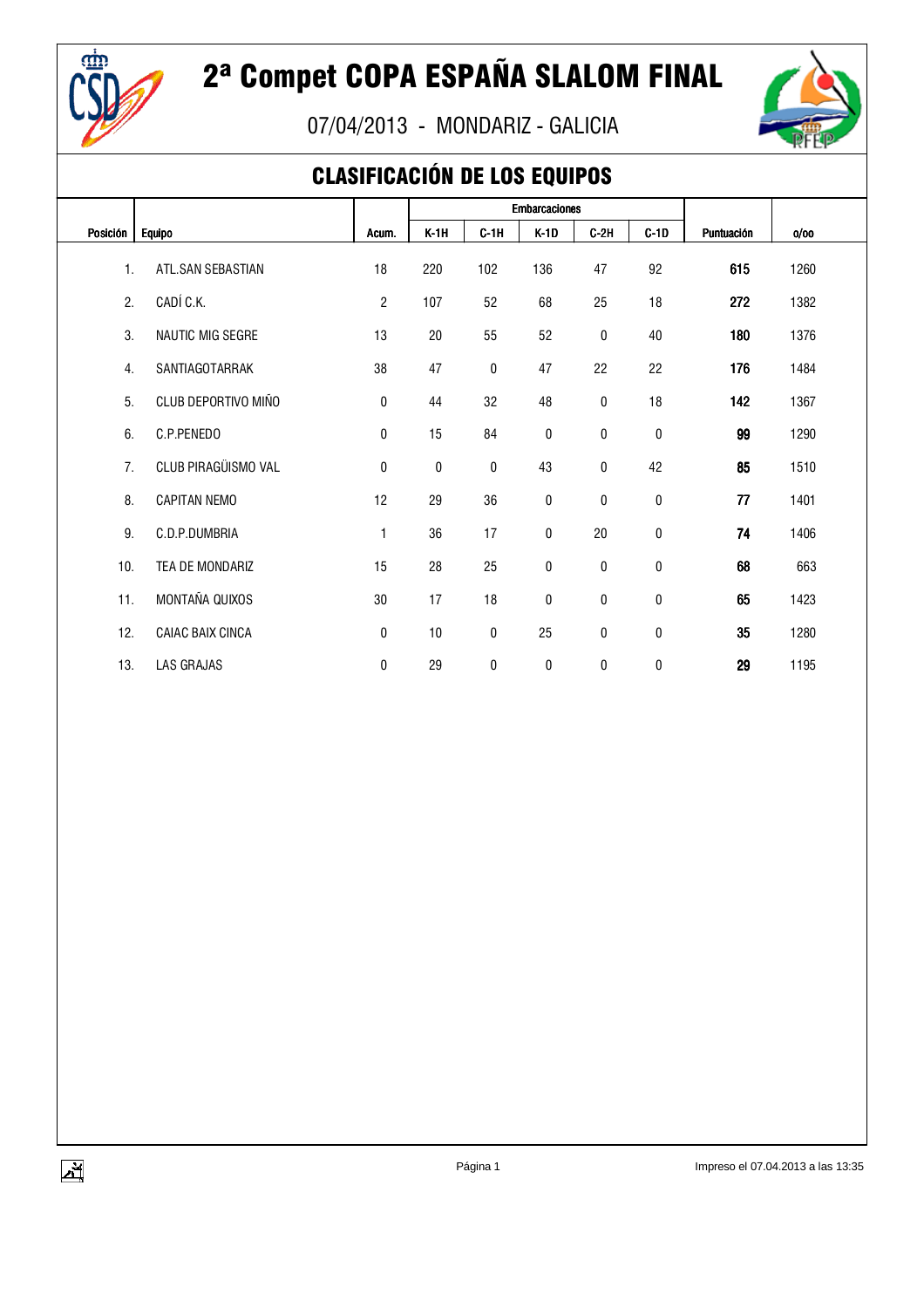

## 2ª Competición COPA ESPAÑA SLALOM 2013



|     | C <sub>2</sub> H | <b>Seniors</b><br><b>T.Máximo 162.71</b> |                                               | <b>CLASIFICACIÓN C-2 SENIOR HOMBRE</b> |               |                |              |               |            |              |              |          |      |           |
|-----|------------------|------------------------------------------|-----------------------------------------------|----------------------------------------|---------------|----------------|--------------|---------------|------------|--------------|--------------|----------|------|-----------|
|     |                  |                                          |                                               |                                        |               | 1ra Manga      |              |               | 2da Manga  |              |              |          |      |           |
| Pos | <b>Drsl</b>      | Licencia/s                               | Palista/s                                     | <b>Equipo</b>                          | Tiempo        | Pts            | <b>Total</b> | Tiempo        | Pts        | <b>Total</b> | <b>Final</b> | Difer.   | 0/00 | <b>CC</b> |
|     |                  |                                          | <b>MARCOS FORTES</b>                          |                                        |               |                |              |               |            |              |              |          |      |           |
| 1.  | 012              |                                          | JONATAN CALVO                                 | C.P.PENEDO                             | 2:06.52       | 10             | 136.52       |               |            |              | 136.52       |          | 1423 |           |
|     |                  |                                          |                                               |                                        |               |                |              |               |            |              |              |          |      |           |
|     | C <sub>2</sub> H | <b>Juniors</b><br><b>T.Máximo 174.33</b> |                                               | <b>CLASIFICACIÓN C-2 JUNIOR HOMBRE</b> |               |                |              |               |            |              |              |          |      |           |
|     |                  |                                          |                                               |                                        |               | 1ra Manga      |              |               | 2da Manga  |              |              |          |      |           |
| Pos | <b>Drsl</b>      | Licencia/s                               | Palista/s                                     | <b>Equipo</b>                          | Tiempo        | Pts            | <b>Total</b> | Tiempo        | Pts        | <b>Total</b> | <b>Final</b> | Difer.   | 0/00 | <b>CC</b> |
| 1.  | 013              |                                          | <b>GORKA OLLOQUIEGUI</b><br><b>HARRI SOLA</b> | ATL.SAN SEBASTIAN                      | 2:24.66       | $\mathbf{0}$   | 144.66       |               |            |              | 144.66       |          | 1508 |           |
|     |                  |                                          | JON BEÑAT LAZKANO                             |                                        |               |                |              |               |            |              |              |          |      |           |
| 2.  | 015              |                                          | EKAIN RODRIGUEZ                               | ATL.SAN SEBASTIAN                      | 2:24.35       | $\overline{c}$ | 146.35       |               |            |              | 146.35       | $+1.69$  | 1526 |           |
| 3.  | 016              |                                          | <b>MARCO ANTONIO OREIRO</b>                   | C.D.P.DUMBRIA                          | 2:18.84       | 14             | 152.84       |               |            |              | 152.84       | $+8.18$  | 1593 |           |
|     |                  |                                          | <b>IAGO CANOSA</b>                            |                                        |               |                |              |               |            |              |              |          |      |           |
| 4.  | 014              |                                          | <b>IOSU FUENTES</b>                           | ATL.SAN SEBASTIAN                      | 2:41.73       | 50             | 211.73       |               |            |              | 211.73       | $+67.07$ | 2207 |           |
|     |                  |                                          | <b>TELMO EGUES</b>                            |                                        |               |                |              |               |            |              |              |          |      |           |
|     | C <sub>2</sub> H | Cadetes<br><b>T.Máximo 197.57</b>        |                                               | <b>CLASIFICACIÓN C-2 CADETE HOMBRE</b> |               |                |              |               |            |              |              |          |      |           |
|     |                  |                                          |                                               |                                        |               | 1ra Manga      |              |               | 2da Manga  |              |              |          |      |           |
| Pos | Drsl             | Licencia/s                               | Palista/s                                     | <b>Equipo</b>                          | <b>Tiempo</b> | Pts            | <b>Total</b> | Tiempo        | <b>Pts</b> | <b>Total</b> | <b>Final</b> | Difer.   | 0/00 | CC        |
| 1.  | 017              |                                          | NIL GARCIA<br><b>MARC ETXANIZ</b>             | CADÍ C.K.                              | 2:15.38       | $\overline{4}$ | 139.38       |               |            |              | 139.38       |          | 1453 |           |
| 2.  | 018              |                                          | ANDER SUSPERREGUI                             | SANTIAGOTARRAK                         | 2:41.80       | $\overline{4}$ | 165.80       |               |            |              | 165.80       | $+26.42$ | 1729 |           |
|     |                  |                                          | ION IRIBARREN                                 |                                        |               |                |              |               |            |              |              |          |      |           |
| 3.  | 019              |                                          | GILEN LARRAÑAGA                               | ATL.SAN SEBASTIAN                      | 2:39.08       | 64             | 223.08       |               |            |              | 223.08       | $+83.70$ | 2326 |           |
|     |                  |                                          | UNAI CABALLERO                                |                                        |               |                |              |               |            |              |              |          |      |           |
|     | K1D              | <b>Seniors</b><br><b>T.Máximo 162.71</b> |                                               | <b>CLASIFICACIÓN K-1 SENIOR MUJER</b>  |               |                |              |               |            |              |              |          |      |           |
|     |                  |                                          |                                               |                                        |               | 1ra Manga      |              |               | 2da Manga  |              |              |          |      |           |
| Pos | <b>Drsl</b>      | Licencia/s                               | Palista/s                                     | <b>Equipo</b>                          | <b>Tiempo</b> | Pts            | Total        | Tiempo        | <b>Pts</b> | Total        | <b>Final</b> | Difer.   | 0/00 | <b>CC</b> |
| 1.  | 024              |                                          | ANTIA LOIRA                                   | CLUB PIRAGÜISMO VA                     | 1:57.09       | 6              | 123.09       |               |            |              | 123.09       |          | 1283 |           |
| 2.  | 023              |                                          | <b>LIBE LAFUENTE</b>                          | ATL.SAN SEBASTIAN                      | 2:06.33       | 0              | 126.33       |               |            |              | 126.33       | $+3.24$  | 1317 |           |
| 3.  | 020              |                                          | ANNA HERREROS                                 | <b>NAUTIC MIG SEGRE</b>                | 2:31.09       | $\overline{4}$ | 155.09       |               |            |              | 155.09       | $+32.00$ | 1617 |           |
| 4.  | 021              |                                          | <b>LAIA AUBERT</b>                            | NAUTIC MIG SEGRE                       | 2:32.96       | 4              | 156.96       |               |            |              | 156.96       | $+33.87$ | 1636 |           |
|     | 022              |                                          | ANDREA PEREZ                                  | C.D.P.DUMBRIA                          |               | 0              | NP           |               |            |              | ΝP           |          |      |           |
|     | K1D              | <b>Juniors</b><br><b>T.Máximo 174.33</b> |                                               | <b>CLASIFICACIÓN K-1 JUVENIL MUJER</b> |               |                |              |               |            |              |              |          |      |           |
|     |                  |                                          |                                               |                                        |               | 1ra Manga      |              |               | 2da Manga  |              |              |          |      |           |
| Pos | <b>Drsl</b>      | Licencia/s                               | Palista/s                                     | <b>Equipo</b>                          | <b>Tiempo</b> | Pts            | <b>Total</b> | <b>Tiempo</b> | Pts        | Total        | <b>Final</b> | Difer.   | 0/00 | <b>CC</b> |
| 1.  | 031              |                                          | <b>CARMEN COSTA</b>                           | CAIAC BAIX CINCA                       | 1:58.15       | 0              | 118.15       |               |            |              | 118.15       |          | 1232 |           |
| 2.  | 030              |                                          | ANDREA GONZALEZ                               | CLUB DEPORTIVO MIÑ                     | 1:59.60       | 4              | 123.60       |               |            |              | 123.60       | $+5.45$  | 1289 |           |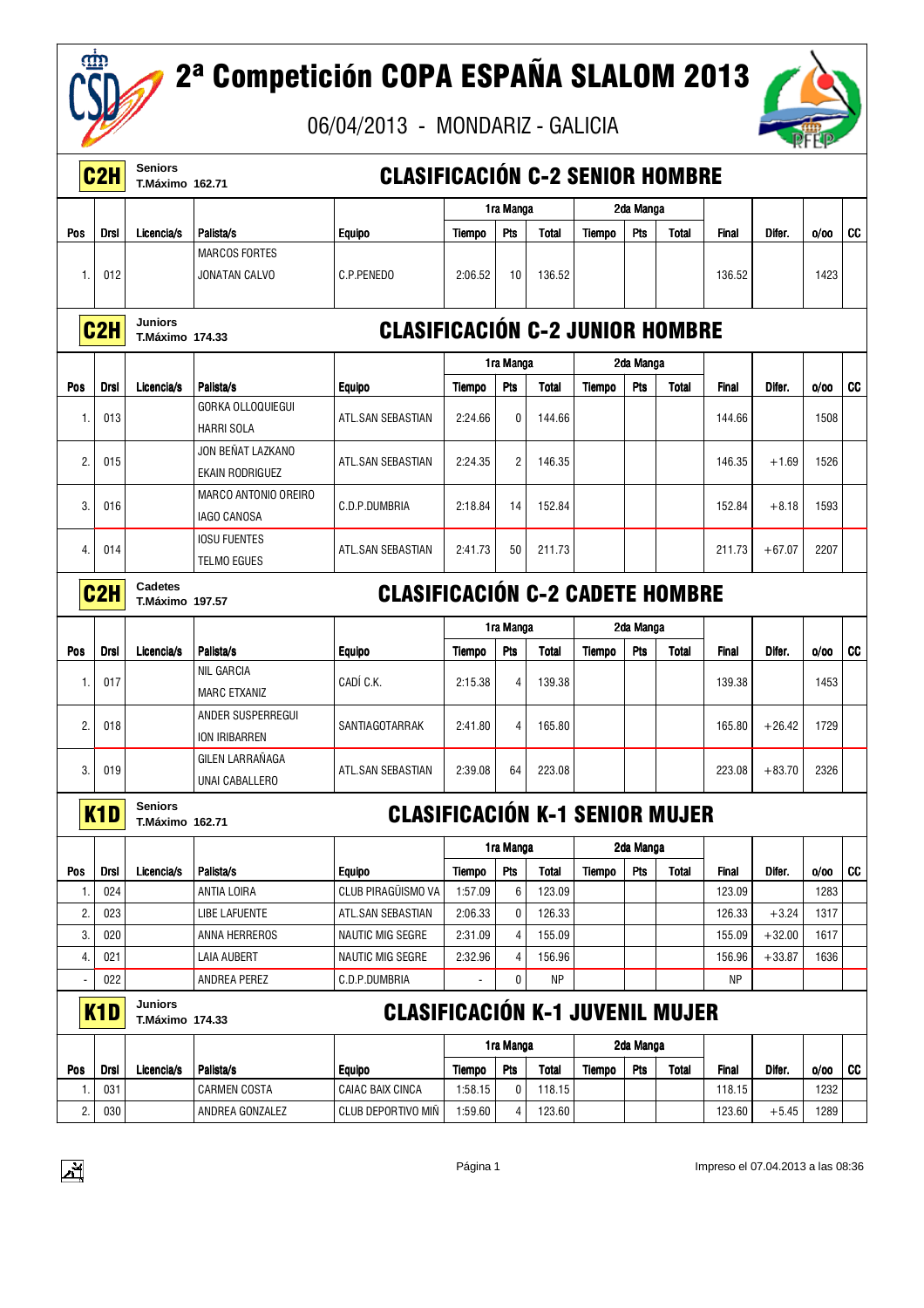

# 2ª Competición COPA ESPAÑA SLALOM 2013

06/04/2013 - MONDARIZ - GALICIA



|     | K <sub>1</sub> D | Juniors<br><b>T.Máximo 174.33</b>        |                          | <b>CLASIFICACIÓN K-1 JUVENIL MUJER</b> |               |                |              |        |           |       |              |                   |      |    |
|-----|------------------|------------------------------------------|--------------------------|----------------------------------------|---------------|----------------|--------------|--------|-----------|-------|--------------|-------------------|------|----|
|     |                  |                                          |                          |                                        |               | 1ra Manga      |              |        | 2da Manga |       |              |                   |      |    |
| Pos | Drsl             | Licencia/s                               | Palista/s                | <b>Equipo</b>                          | Tiempo        | Pts            | Total        | Tiempo | Pts       | Total | <b>Final</b> | Difer.            | 0/00 | CC |
| 3.  | 027              |                                          | NAGORE ATXAGA            | ATL.SAN SEBASTIAN                      | 2:05.71       | $\overline{c}$ | 127.71       |        |           |       | 127.71       | $+9.56$           | 1331 |    |
| 4.  | 028              |                                          | LAURA ALONSO             | <b>CLUB DEPORTIVO MIN</b>              | 2:16.96       | 4              | 140.96       |        |           |       | 140.96       | $+22.81$          | 1470 |    |
| 5.  | 029              |                                          | UXIA GONZALEZ            | CLUB PIRAGÜISMO VA                     | 2:30.91       | 4              | 154.91       |        |           |       | 154.91       | $+36.76$          | 1615 |    |
| 6.  | 025              |                                          | <b>LUCIA CABO</b>        | MONTAÑA QUIXOS                         | 2:40.08       | $\overline{4}$ | 164.08       |        |           |       | 164.08       | $+45.93$          | 1711 | 16 |
| 7.  | 026              |                                          | <b>LAURA ANTELO</b>      | C.D.P.DUMBRIA                          | 3:19.01       | 8              | 207.01       |        |           |       | 207.01       | $+88.86$          | 2158 |    |
|     | K1D              | Cadetes<br><b>T.Máximo 197.57</b>        |                          | <b>CLASIFICACIÓN K-1 CADETE MUJER</b>  |               |                |              |        |           |       |              |                   |      |    |
|     |                  |                                          |                          |                                        |               | 1ra Manga      |              |        | 2da Manga |       |              |                   |      |    |
| Pos | Drsl             | Licencia/s                               | Palista/s                | <b>Equipo</b>                          | <b>Tiempo</b> | <b>Pts</b>     | <b>Total</b> | Tiempo | Pts       | Total | <b>Final</b> | Difer.            | 0/00 | CC |
| 1.  | 051              |                                          | <b>MIREN LAZKANO</b>     | ATL.SAN SEBASTIAN                      | 1:49.86       | $\overline{2}$ | 111.86       |        |           |       | 111.86       |                   | 1166 |    |
| 2.  | 050              |                                          | <b>IRENE BARBA</b>       | ATL.SAN SEBASTIAN                      | 1:53.96       | 0              | 113.96       |        |           |       | 113.96       | $+2.10$           | 1188 |    |
| 3.  | 041              |                                          | KLARA OLAZABAL           | SANTIAGOTARRAK                         | 1:58.77       | $\mathbf{0}$   | 118.77       |        |           |       | 118.77       | $+6.91$           | 1238 |    |
| 4.  | 047              |                                          | <b>IRENE EGUES</b>       | ATL.SAN SEBASTIAN                      | 2:00.96       | $\mathbf{0}$   | 120.96       |        |           |       | 120.96       | $+9.10$           | 1261 |    |
| 5.  | 040              |                                          | ARIADNA LLOBET           | CADÍ C.K.                              | 2:04.27       | $\overline{2}$ | 126.27       |        |           |       | 126.27       | $+14.41$          | 1316 |    |
| 6.  | 046              |                                          | NINA IRIGOYEN            | ATL.SAN SEBASTIAN                      | 2:04.62       | $\overline{2}$ | 126.62       |        |           |       | 126.62       | $+14.76$          | 1320 |    |
| 7.  | 049              |                                          | <b>ISABEL TRAVE</b>      | CADÍ C.K.                              | 2:08.73       | $\overline{2}$ | 130.73       |        |           |       | 130.73       | $+18.87$          | 1363 |    |
| 8.  | 037              |                                          | <b>LAURA PELLICER</b>    | CADÍ C.K.                              | 2:07.19       | 4              | 131.19       |        |           |       | 131.19       | $+19.33$          | 1368 |    |
| 9   | 039              |                                          | AMAIA MEDIERO            | ATL.SAN SEBASTIAN                      | 2:08.51       | 4              | 132.51       |        |           |       | 132.51       | $+20.65$          | 1381 |    |
| 10. | 038              |                                          | <b>JAEL RISPA</b>        | CADÍ C.K.                              | 2:10.85       | $\overline{2}$ | 132.85       |        |           |       | 132.85       | $+20.99$          | 1385 |    |
| 11. | 042              |                                          | MIREIA OLIVA             | <b>NAUTIC MIG SEGRE</b>                | 2:12.91       | $\mathbf{0}$   | 132.91       |        |           |       | 132.91       | $+21.05$          | 1386 |    |
| 12. | 048              |                                          | ANNE ROCHA               | SANTIAGOTARRAK                         | 2:09.23       | $\overline{4}$ | 133.23       |        |           |       | 133.23       | $+21.37$          | 1389 |    |
| 13. | 045              |                                          | <b>MARINA RUEDAS</b>     | <b>CLUB DEPORTIVO MIN</b>              | 2:24.15       | $\overline{2}$ | 146.15       |        |           |       | 146.15       | $+34.29$          | 1524 |    |
| 14. | 035              |                                          | NOA GAY                  | CADÍ C.K.                              | 2:26.86       | $\mathbf{0}$   | 146.86       |        |           |       | 146.86       | $+35.00$          | 1531 |    |
| 15. | 036              |                                          | <b>GARAZI ESTONBA</b>    | SANTIAGOTARRAK                         | 2:26.85       | $\overline{2}$ | 148.85       |        |           |       | 148.85       | $+36.99$          | 1552 |    |
| 16. | 044              |                                          | <b>PAULA MARTIN</b>      | CADÍ C.K.                              | 2:34.41       | $\overline{2}$ | 156.41       |        |           |       | 156.41       | $+44.55$          | 1631 |    |
| 17. | 034              |                                          | CLAUDIA DORIA            | CADÍ C.K.                              | 2:35.36       | $\overline{4}$ | 159.36       |        |           |       | 159.36       | $+47.50$          | 1661 |    |
| 18. | 043              |                                          | CLAUDIA OTERO            | CLUB DEPORTIVO MIÑ                     | 3:00.96       | 12             | 192.96       |        |           |       | 192.96       | $+81.10$          | 2012 |    |
| 19. | 032              |                                          | NEREA FERNANDES          | CADI C.K.                              | 2:32.13       | 62             | 214.13       |        |           |       |              | $214.13 + 102.27$ | 2232 |    |
|     | 033              |                                          | LAURA RODRIGUEZ          | MONTAÑA QUIXOS                         |               | 0              | AB           |        |           |       | AB           |                   |      |    |
|     | C <sub>1</sub> H | <b>Seniors</b><br><b>T.Máximo 155.93</b> |                          | <b>CLASIFICACIÓN C-1 SENIOR HOMBRE</b> |               |                |              |        |           |       |              |                   |      |    |
|     |                  |                                          |                          |                                        |               | 1ra Manga      |              |        | 2da Manga |       |              |                   |      |    |
| Pos | Drsl             | Licencia/s                               | Palista/s                | <b>Equipo</b>                          | Tiempo        | Pts            | <b>Total</b> | Tiempo | Pts       | Total | <b>Final</b> | Difer.            | 0/00 | CC |
| 1.  | 057              |                                          | <b>MARCOS LAGE</b>       | TEA DE MONDARIZ                        | 1:47.33       | $\bf{0}$       | 107.33       |        |           |       | 107.33       |                   | 1119 |    |
| 2.  | 064              |                                          | <b>MARCOS FORTES</b>     | C.P.PENEDO                             | 1:50.63       | 0              | 110.63       |        |           |       | 110.63       | $+3.30$           | 1153 |    |
| 3.  | 056              |                                          | <b>JOAN MARC PASQUES</b> | CADÍ C.K.                              | 1:53.35       | 0              | 113.35       |        |           |       | 113.35       | $+6.02$           | 1182 |    |
| 4.  | 058              |                                          | HUGO MOROÑO              | TEA DE MONDARIZ                        | 1:53.39       | $\bf{0}$       | 113.39       |        |           |       | 113.39       | $+6.06$           | 1182 |    |
| 5.  | 059              |                                          | ANTONIO HERREROS         | <b>NAUTIC MIG SEGRE</b>                | 1:55.52       | $\bf{0}$       | 115.52       |        |           |       | 115.52       | $+8.19$           | 1204 |    |
| 6.  | 053              |                                          | JONATAN CALVO            | C.P.PENEDO                             | 1:56.52       | 0              | 116.52       |        |           |       | 116.52       | $+9.19$           | 1215 |    |



7. 063 XABIER JAUREGUI ATL.SAN SEBASTIAN 1:54.72 4 118.72 118.72 118.72 +11.39 1238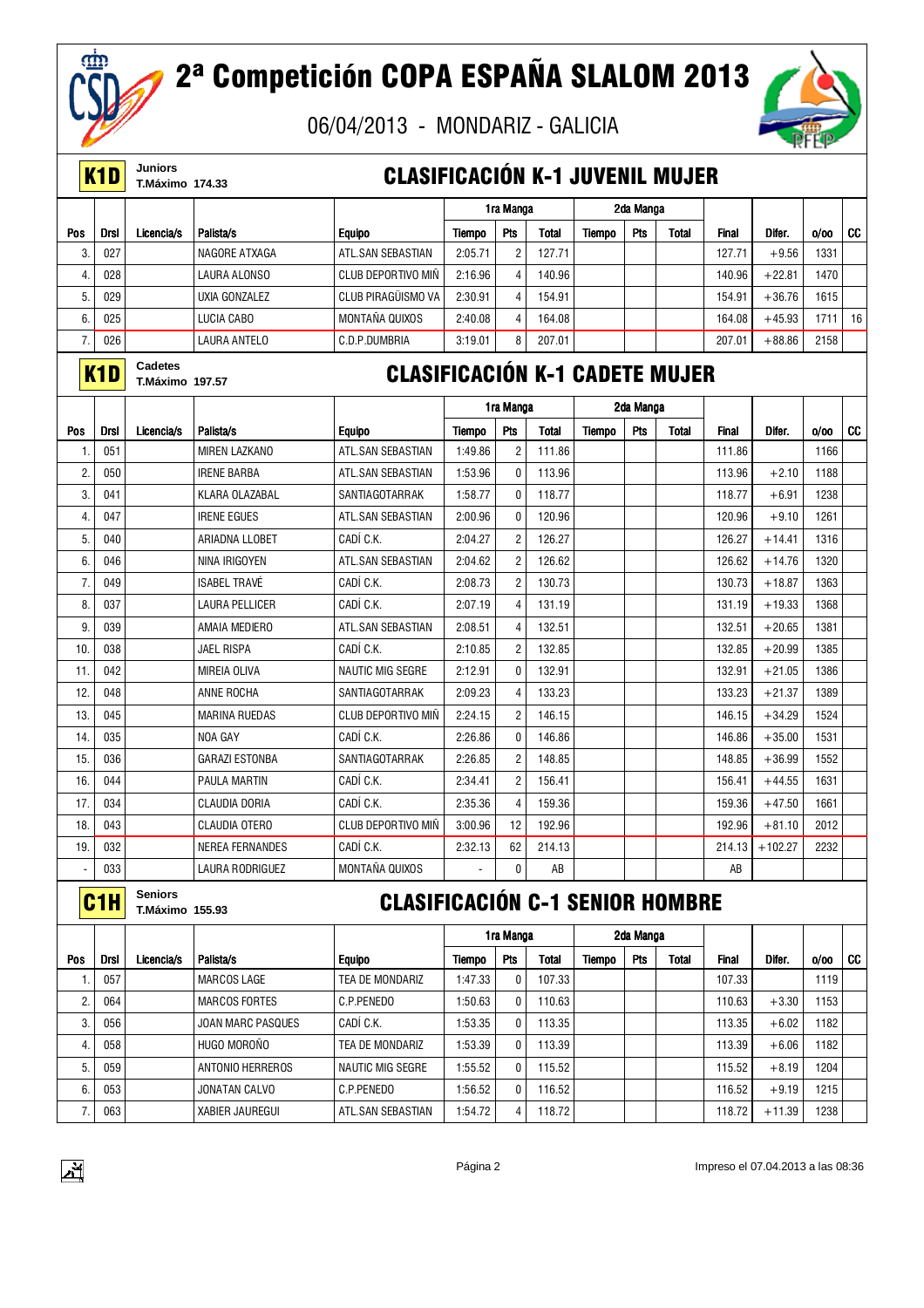

 $\mathbf{F}$ 

# 2ª Competición COPA ESPAÑA SLALOM 2013



|                 | C <sub>1</sub> H | <b>Seniors</b><br>T.Máximo 155.93        |                             | <b>CLASIFICACIÓN C-1 SENIOR HOMBRE</b>  |               |                |              |               |           |              |              |           |      |    |
|-----------------|------------------|------------------------------------------|-----------------------------|-----------------------------------------|---------------|----------------|--------------|---------------|-----------|--------------|--------------|-----------|------|----|
|                 |                  |                                          |                             |                                         |               | 1ra Manga      |              |               | 2da Manga |              |              |           |      |    |
| <b>Pos</b>      | <b>Drsl</b>      | Licencia/s                               | Palista/s                   | <b>Equipo</b>                           | Tiempo        | Pts            | <b>Total</b> | <b>Tiempo</b> | Pts       | <b>Total</b> | <b>Final</b> | Difer.    | 0/00 | CC |
| 8               | 062              |                                          | DANIEL JULIO SUAREZ-LLANO   | C.P.PENEDO                              | 1:58.07       | 8              | 126.07       |               |           |              | 126.07       | $+18.74$  | 1314 |    |
| 9               | 060              |                                          | ALEJANDRO OCHOA             | <b>CLUB DEPORTIVO MIN</b>               | 2:04.03       | 6              | 130.03       |               |           |              | 130.03       | $+22.70$  | 1356 |    |
| 10 <sub>1</sub> | 061              |                                          | RODRIGO RAMOS               | <b>CAPITAN NEMO</b>                     | 2:06.02       | 8              | 134.02       |               |           |              | 134.02       | $+26.69$  | 1397 |    |
| 11.             | 054              |                                          | AITOR IRIBARREN             | SANTIAGOTARRAK                          | 2:17.53       | $\mathbf{0}$   | 137.53       |               |           |              | 137.53       | $+30.20$  | 1434 | 11 |
| 12.             | 055              |                                          | <b>CRISTIAN NUÑEZ</b>       | C.P.PENEDO                              | 3:16.97       | 54             | 250.97       |               |           |              | 250.97       | $+143.64$ | 2616 |    |
|                 | C1H              | Juniors<br><b>T.Máximo 167.07</b>        |                             | <b>CLASIFICACIÓN C-1 JUVENIL HOMBRE</b> |               |                |              |               |           |              |              |           |      |    |
|                 |                  |                                          |                             |                                         |               | 1ra Manga      |              |               | 2da Manga |              |              |           |      |    |
| <b>Pos</b>      | Drsl             | Licencia/s                               | Palista/s                   | Equipo                                  | <b>Tiempo</b> | Pts            | <b>Total</b> | Tiempo        | Pts       | <b>Total</b> | <b>Final</b> | Difer.    | 0/00 | CC |
| 1.              | 070              |                                          | JON BEÑAT LAZKANO           | ATL.SAN SEBASTIAN                       | 1:51.74       | 4              | 115.74       |               |           |              | 115.74       |           | 1207 |    |
| 2.              | 071              |                                          | <b>UNAI NABASKUES</b>       | ATL.SAN SEBASTIAN                       | 1:57.28       | 0              | 117.28       |               |           |              | 117.28       | $+1.54$   | 1223 |    |
| 3.              | 069              |                                          | <b>HARRI SOLA</b>           | ATL.SAN SEBASTIAN                       | 2:02.81       | $\overline{2}$ | 124.81       |               |           |              | 124.81       | $+9.07$   | 1301 |    |
| 4.              | 068              |                                          | <b>MARCO ANTONIO OREIRO</b> | C.D.P.DUMBRIA                           | 2:03.98       | 4              | 127.98       |               |           |              | 127.98       | $+12.24$  | 1334 |    |
| 5.              | 067              |                                          | <b>ANDRES SACO</b>          | MONTAÑA QUIXOS                          | 2:09.46       | 0              | 129.46       |               |           |              | 129.46       | $+13.72$  | 1350 |    |
| 6.              | 065              |                                          | <b>GORKA OLLOQUIEGUI</b>    | ATL.SAN SEBASTIAN                       | 2:06.23       | 4              | 130.23       |               |           |              | 130.23       | $+14.49$  | 1358 | 16 |
|                 | 066              |                                          | ANXO RODRIGUEZ              | TEA DE MONDARIZ                         |               | 0              | <b>NP</b>    |               |           |              | <b>NP</b>    |           |      |    |
|                 | C1H              | Cadetes<br><b>T.Máximo 189.35</b>        |                             | <b>CLASIFICACIÓN C-1 CADETE HOMBRE</b>  |               |                |              |               |           |              |              |           |      |    |
|                 |                  |                                          |                             |                                         |               | 1ra Manga      |              |               | 2da Manga |              |              |           |      |    |
| <b>Pos</b>      | <b>Drsl</b>      | Licencia/s                               | Palista/s                   | <b>Equipo</b>                           | Tiempo        | Pts            | <b>Total</b> | Tiempo        | Pts       | <b>Total</b> | <b>Final</b> | Difer.    | 0/00 | CC |
| 1.              | 081              |                                          | <b>LUIS FERNANDEZ</b>       | C.P.PENEDO                              | 1:52.25       | 0              | 112.25       |               |           |              | 112.25       |           | 1170 |    |
| 2.              | 080              |                                          | JESUS ANGEL CID             | <b>CAPITAN NEMO</b>                     | 1:55.26       | 2              | 117.26       |               |           |              | 117.26       | $+5.01$   | 1222 |    |
| 3.              | 078              |                                          | <b>JORDI CADENA</b>         | CADÍ C.K.                               | 1:59.24       | $\mathbf{0}$   | 119.24       |               |           |              | 119.24       | $+6.99$   | 1243 |    |
| 4.              | 079              |                                          | JORDI TEBĖ                  | <b>NAUTIC MIG SEGRE</b>                 | 1:58.69       | $\overline{2}$ | 120.69       |               |           |              | 120.69       | $+8.44$   | 1258 |    |
| 5.              | 073              |                                          | <b>BRAIS CASTRO</b>         | <b>CLUB DEPORTIVO MIN</b>               | 2:03.80       | 0              | 123.80       |               |           |              | 123.80       | $+11.55$  | 1291 |    |
| 6.              | 076              |                                          | MIKEL PULDAIN               | ATL.SAN SEBASTIAN                       | 2:01.55       | 4              | 125.55       |               |           |              | 125.55       | $+13.30$  | 1309 |    |
| 7.              | 077              |                                          | POL VIDAL                   | CADÍ C.K.                               | 2:09.56       | $\overline{2}$ | 131.56       |               |           |              | 131.56       | $+19.31$  | 1372 |    |
| 8.              |                  |                                          |                             |                                         |               |                |              |               |           |              |              |           |      |    |
| 9.              | 074              |                                          | POL LLENA                   | NAUTIC MIG SEGRE                        | 2:14.39       | $10\,$         | 144.39       |               |           |              | 144.39       | $+32.14$  | 1505 |    |
|                 | 072              |                                          | PAU GABERNET                | NAUTIC MIG SEGRE                        | 2:25.49       | 6              | 151.49       |               |           |              | 151.49       | $+39.24$  | 1579 | 13 |
| 10.             | 075              |                                          | JAVIER RAMOS                | <b>CAPITAN NEMO</b>                     | 2:30.13       | 6              | 156.13       |               |           |              | 156.13       | $+43.88$  | 1628 | 12 |
|                 | C <sub>1</sub> D | <b>Seniors</b><br><b>T.Máximo 189.83</b> |                             | <b>CLASIFICACIÓN C-1 SENIOR MUJER</b>   |               |                |              |               |           |              |              |           |      |    |
|                 |                  |                                          |                             |                                         |               | 1ra Manga      |              |               | 2da Manga |              |              |           |      |    |
| Pos             | <b>Drsl</b>      | Licencia/s                               | Palista/s                   | <b>Equipo</b>                           | Tiempo        | Pts            | <b>Total</b> | Tiempo        | Pts       | <b>Total</b> | Final        | Difer.    | 0/00 | CC |
| 1.              | 083              |                                          | ANNA HERREROS               | <b>NAUTIC MIG SEGRE</b>                 | 2:18.46       | 2              | 140.46       |               |           |              | 140.46       |           | 1464 |    |
| 2.              | 082              |                                          | ANTIA LOIRA                 | CLUB PIRAGÜISMO VA                      | 2:25.23       | 4              | 149.23       |               |           |              | 149.23       | $+8.77$   | 1556 |    |
| 3.              | 085              |                                          | UXIA GONZALEZ               | CLUB PIRAGÜISMO VA                      | 2:28.32       | $\overline{2}$ | 150.32       |               |           |              | 150.32       | $+9.86$   | 1567 |    |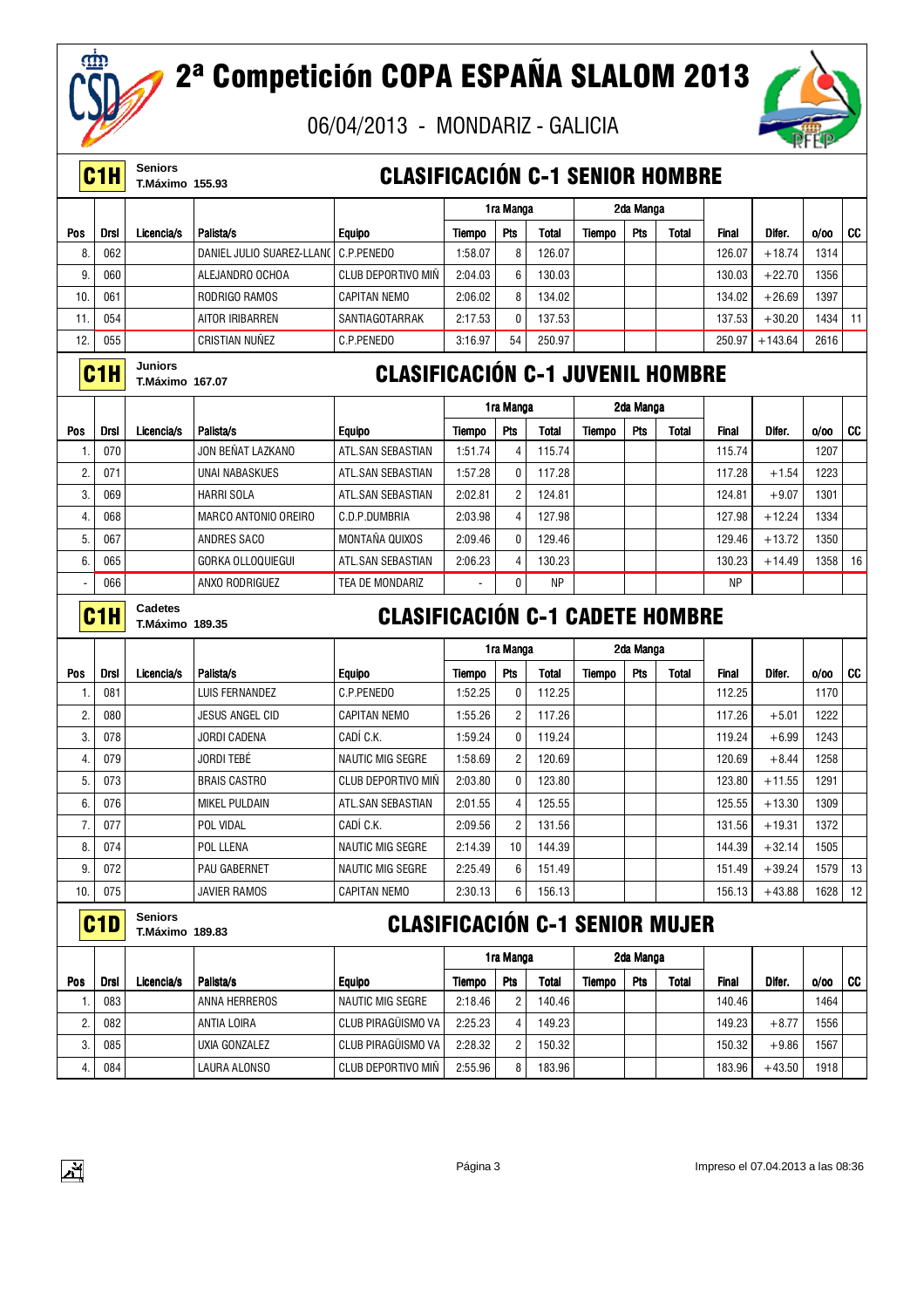

 $\mathbf{A}$ 

# 2ª Competición COPA ESPAÑA SLALOM 2013

06/04/2013 - MONDARIZ - GALICIA



**C1D** Cadetes<br>
T.Máximo 230.50

#### **CLASIFICACIÓN C-1 CADETE MUJER**

|                          |                  |                                   |                                        |                                        |                          | 1ra Manga      |              |        | 2da Manga |              |              |          |      |    |
|--------------------------|------------------|-----------------------------------|----------------------------------------|----------------------------------------|--------------------------|----------------|--------------|--------|-----------|--------------|--------------|----------|------|----|
| Pos                      | <b>Drsl</b>      | Licencia/s                        | Palista/s                              | <b>Equipo</b>                          | Tiempo                   | Pts            | Total        | Tiempo | Pts       | <b>Total</b> | <b>Final</b> | Difer.   | 0/00 | CC |
| $\mathbf{1}$             | 095              |                                   | <b>MIREN LAZKANO</b>                   | ATL.SAN SEBASTIAN                      | 2:04.36                  | $\mathbf{0}$   | 124.36       |        |           |              | 124.36       |          | 1296 |    |
| 2.                       | 089              |                                   | KLARA OLAZABAL                         | SANTIAGOTARRAK                         | 2:10.92                  | 0              | 130.92       |        |           |              | 130.92       | $+6.56$  | 1365 |    |
| 3.                       | 090              |                                   | <b>PAULA MARTIN</b>                    | CADÍ C.K.                              | 2:24.77                  | $\overline{2}$ | 146.77       |        |           |              | 146.77       | $+22.41$ | 1530 |    |
| 4.                       | 091              |                                   | <b>IRENE EGUES</b>                     | ATL.SAN SEBASTIAN                      | 2:30.91                  | $\mathbf{0}$   | 150.91       |        |           |              | 150.91       | $+26.55$ | 1573 |    |
| 5.                       | 088              |                                   | AMAIA MEDIERO                          | ATL.SAN SEBASTIAN                      | 2:33.70                  | $\overline{2}$ | 155.70       |        |           |              | 155.70       | $+31.34$ | 1623 |    |
| 6.                       | 093              |                                   | <b>IRENE BARBA</b>                     | ATL.SAN SEBASTIAN                      | 2:37.00                  | 0              | 157.00       |        |           |              | 157.00       | $+32.64$ | 1637 |    |
| $\overline{7}$ .         | 087              |                                   | MIREIA OLIVA                           | <b>NAUTIC MIG SEGRE</b>                | 2:31.01                  | 6              | 157.01       |        |           |              | 157.01       | $+32.65$ | 1637 |    |
| 8.                       | 092              |                                   | NINA IRIGOYEN                          | ATL.SAN SEBASTIAN                      | 2:35.44                  | $\overline{4}$ | 159.44       |        |           |              | 159.44       | $+35.08$ | 1662 |    |
| 9.                       | 086              |                                   | <b>GARAZI ESTONBA</b>                  | SANTIAGOTARRAK                         | 2:53.73                  | $\overline{c}$ | 175.73       |        |           |              | 175.73       | $+51.37$ | 1832 | 13 |
| 10.                      | 094              |                                   | ANNE ROCHA                             | SANTIAGOTARRAK                         | 2:29.61                  | 54             | 203.61       |        |           |              | 203.61       | $+79.25$ | 2123 | 12 |
|                          | K <sub>1</sub> H | <b>Seniors</b><br>T.Máximo 135.59 |                                        | <b>CLASIFICACIÓN K-1 SENIOR HOMBRE</b> |                          |                |              |        |           |              |              |          |      |    |
|                          |                  |                                   |                                        |                                        |                          | 1ra Manga      |              |        | 2da Manga |              |              |          |      |    |
| Pos                      | <b>Drsl</b>      | Licencia/s                        | Palista/s                              | <b>Equipo</b>                          | Tiempo                   | Pts            | <b>Total</b> | Tiempo | Pts       | <b>Total</b> | <b>Final</b> | Difer.   | 0/00 | CC |
| $\mathbf{1}$             | 120              |                                   | ALBERTO DIEZ-CANEDO                    | CADÍ C.K.                              | 1:34.58                  | $\overline{c}$ | 96.58        |        |           |              | 96.58        |          | 1007 |    |
| 2.                       | 109              |                                   | <b>ARITZ FERNANDEZ</b>                 | ATL.SAN SEBASTIAN                      | 1:36.05                  | $\overline{2}$ | 98.05        |        |           |              | 98.05        | $+1.47$  | 1022 |    |
| 3.                       | 119              |                                   | <b>XABIER JAUREGUI</b>                 | ATL.SAN SEBASTIAN                      | 1:39.74                  | $\mathbf{0}$   | 99.74        |        |           |              | 99.74        | $+3.16$  | 1040 |    |
| 4.                       | 115              |                                   | AITOR IRIBARREN                        | SANTIAGOTARRAK                         | 1:47.18                  | 0              | 107.18       |        |           |              | 107.18       | $+10.60$ | 1117 |    |
| 5.                       | 118              |                                   | AITOR ANUNCIBAY                        | SANTIAGOTARRAK                         | 1:48.30                  | 0              | 108.30       |        |           |              | 108.30       | $+11.72$ | 1129 |    |
| 6.                       | 117              |                                   | <b>INAKI GI</b>                        | ATL.SAN SEBASTIAN                      | 1:47.37                  | $\overline{2}$ | 109.37       |        |           |              | 109.37       | $+12.79$ | 1140 |    |
| 7.                       | 102              |                                   | HUGO MOROÑO                            | TEA DE MONDARIZ                        | 1:50.34                  | $\mathbf{0}$   | 110.34       |        |           |              | 110.34       | $+13.76$ | 1150 |    |
| 8.                       | 107              |                                   | <b>IVAN GI</b>                         | ATL.SAN SEBASTIAN                      | 1:46.91                  | $\overline{4}$ | 110.91       |        |           |              | 110.91       | $+14.33$ | 1156 |    |
| 9.                       | 100              |                                   | <b>MARCOS LAGE</b>                     | TEA DE MONDARIZ                        | 1:51.63                  | $\mathbf{0}$   | 111.63       |        |           |              | 111.63       | $+15.05$ | 1164 |    |
| 10                       | 114              |                                   | <b>VICTOR MONDEJAR</b>                 | <b>LAS GRAJAS</b>                      | 1:51.44                  | $\overline{2}$ | 113.44       |        |           |              | 113.44       | $+16.86$ | 1183 |    |
| 11.                      | 098              |                                   | JUAN JOSE OLAZABAL                     | SANTIAGOTARRAK                         | 1:55.07                  | 0              | 115.07       |        |           |              | 115.07       | $+18.49$ | 1200 |    |
| 12.                      | 099              |                                   | ANTONIO HERREROS                       | NAUTIC MIG SEGRE                       | 1:55.14                  | 0              | 115.14       |        |           |              | 115.14       | $+18.56$ | 1200 |    |
| 13.                      | 110              |                                   | <b>JAVIER GARCIA</b>                   | <b>LAS GRAJAS</b>                      | 1:54.93                  | $\overline{2}$ | 116.93       |        |           |              | 116.93       | $+20.35$ | 1219 |    |
| 14.                      | 111              |                                   | ELIAS AARON REY                        | C.D.P.DUMBRIA                          | 1:53.92                  | $\overline{4}$ | 117.92       |        |           |              | 117.92       | $+21.34$ | 1229 |    |
| 15.                      | 113              |                                   | RODRIGO RAMOS                          | <b>CAPITAN NEMO</b>                    | 1:59.07                  | 6              | 125.07       |        |           |              | 125.07       | $+28.49$ | 1304 |    |
| 16.                      | 105              |                                   | ALEJANDRO OCHOA                        | CLUB DEPORTIVO MIÑ                     | 2:04.87                  | $\overline{4}$ | 128.87       |        |           |              | 128.87       | $+32.29$ | 1344 |    |
| 17.                      | 106              |                                   | DANIEL JULIO SUAREZ-LLAN(   C.P.PENEDO |                                        | 2:07.67                  | 4              | 131.67       |        |           |              | 131.67       | $+35.09$ | 1373 |    |
| 18.                      | 108              |                                   | NICOLAS RUEDAS                         | CLUB DEPORTIVO MIÑ                     | 2:07.70                  | 4              | 131.70       |        |           |              | 131.70       | $+35.12$ | 1373 |    |
| 19.                      | 104              |                                   | MIGUEL CARIDE                          | CLUB PIRAGÜISMO VA                     | 2:12.76                  | 4              | 136.76       |        |           |              | 136.76       | $+40.18$ | 1426 |    |
| 20.                      | 101              |                                   | IAGO VIDAL                             | MONTAÑA QUIXOS                         | 2:14.53                  | 4              | 138.53       |        |           |              | 138.53       | $+41.95$ | 1444 |    |
| 21.                      | 112              |                                   | PABLO GARCIA                           | LAS GRAJAS                             | 2:17.91                  | $\overline{c}$ | 139.91       |        |           |              | 139.91       | $+43.33$ | 1459 |    |
| 22.                      | 116              |                                   | <b>GUILLERMO MARTINEZ</b>              | <b>CLUB DEPORTIVO MIÑ</b>              | 2:01.44                  | 50             | 171.44       |        |           |              | 171.44       | $+74.86$ | 1787 |    |
| $\overline{\phantom{a}}$ | 103              |                                   | PABLO VICENTE                          | <b>CLUB DEPORTIVO MIN</b>              | $\overline{\phantom{a}}$ | 0              | ΝP           |        |           |              | ΝP           |          |      |    |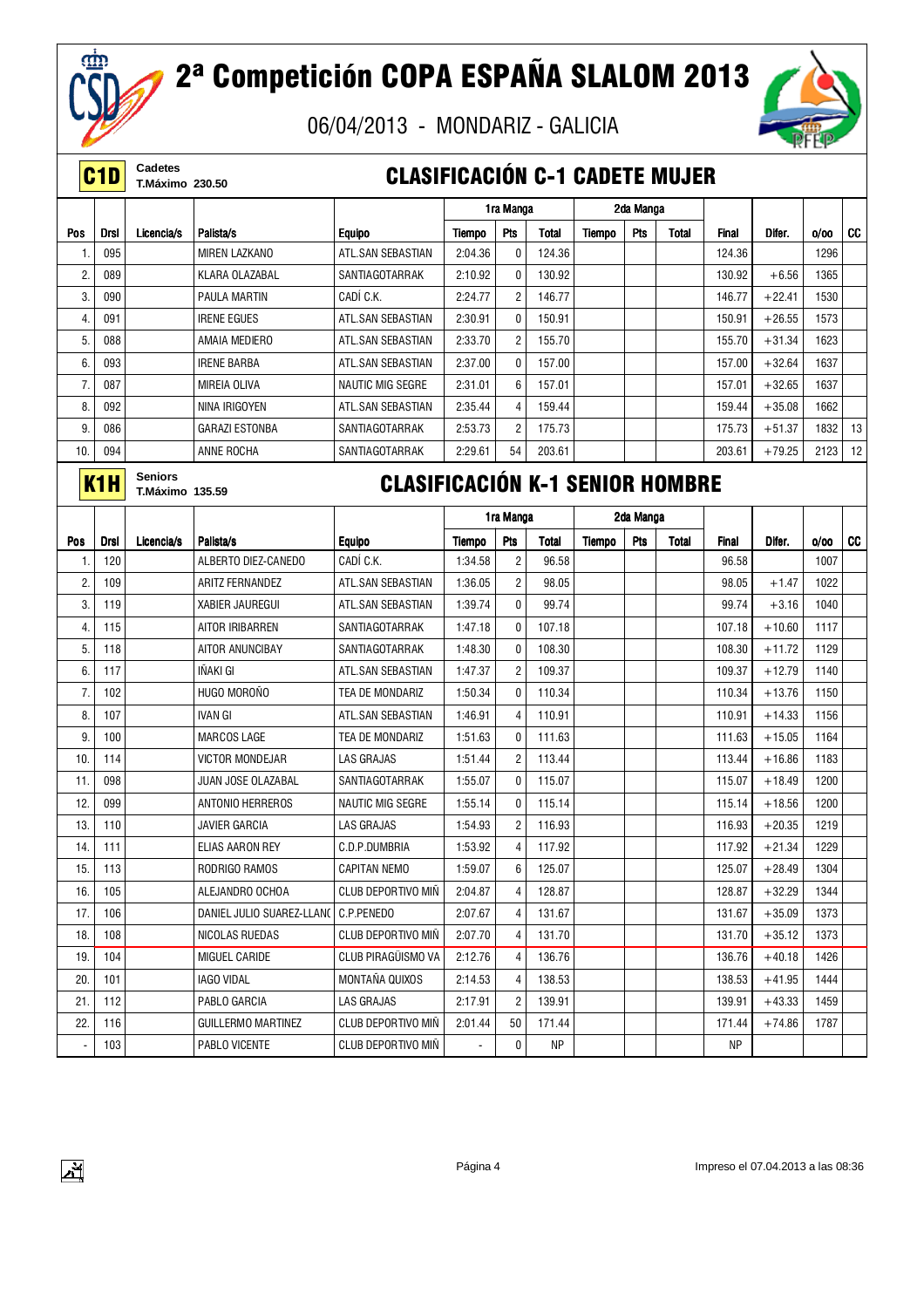

# 2ª Competición COPA ESPAÑA SLALOM 2013

06/04/2013 - MONDARIZ - GALICIA



**K1H** Juniors<br>**K1H** T.Máximo 145.28

#### **CLASIFICACIÓN K-1 JUVENIL HOMBRE**

|                |                  |                                          |                        |                                        |         | 1ra Manga      |        |        | 2da Manga |              |              |          |      |           |
|----------------|------------------|------------------------------------------|------------------------|----------------------------------------|---------|----------------|--------|--------|-----------|--------------|--------------|----------|------|-----------|
| <b>Pos</b>     | <b>Drsl</b>      | Licencia/s                               | Palista/s              | <b>Equipo</b>                          | Tiempo  | Pts            | Total  | Tiempo | Pts       | <b>Total</b> | <b>Final</b> | Difer.   | 0/00 | <b>CC</b> |
|                | 130              |                                          | <b>UNAI NABASKUES</b>  | ATL.SAN SEBASTIAN                      | 1:35.92 | 0              | 95.92  |        |           |              | 95.92        |          | 1000 |           |
| $\overline{2}$ | 123              |                                          | UNAI ARRESE-IGOR       | ATL.SAN SEBASTIAN                      | 1:42.03 | 0              | 102.03 |        |           |              | 102.03       | $+6.11$  | 1064 |           |
| 3.             | 124              |                                          | AXEL AFONSO            | TEA DE MONDARIZ                        | 1:48.48 | $\overline{2}$ | 110.48 |        |           |              | 110.48       | $+14.56$ | 1152 |           |
| 4.             | 129              |                                          | <b>EKAIN RODRIGUEZ</b> | ATL.SAN SEBASTIAN                      | 1:51.24 | $\overline{4}$ | 115.24 |        |           |              | 115.24       | $+19.32$ | 1201 |           |
| 5.             | 126              |                                          | DIEGO VAZQUEZ          | MONTAÑA QUIXOS                         | 1:54.13 | $\overline{2}$ | 116.13 |        |           |              | 116.13       | $+20.21$ | 1211 |           |
| 6.             | 127              |                                          | <b>TELMO EGUES</b>     | ATL.SAN SEBASTIAN                      | 1:56.48 | 0              | 116.48 |        |           |              | 116.48       | $+20.56$ | 1214 |           |
| 7.             | 128              |                                          | ANDER ALBIZU           | ATL.SAN SEBASTIAN                      | 1:56.28 | $\overline{2}$ | 118.28 |        |           |              | 118.28       | $+22.36$ | 1233 |           |
| 8.             | 125              |                                          | ANDRES SACO            | MONTAÑA QUIXOS                         | 2:01.60 | 10             | 131.60 |        |           |              | 131.60       | $+35.68$ | 1372 | 14        |
| 9.             | 156              |                                          | ADRIAN GONZALEZ        | TEA DE MONDARIZ                        | 2:21.26 | 4              | 145.26 |        |           |              | 145.26       | $+49.34$ | 1514 | 13        |
|                | K <sub>1</sub> H | <b>Cadetes</b><br><b>T.Máximo 164.65</b> |                        | <b>CLASIFICACIÓN K-1 CADETE HOMBRE</b> |         |                |        |        |           |              |              |          |      |           |
|                |                  |                                          |                        |                                        |         | 1ra Manga      |        |        | 2da Manga |              |              |          |      |           |
| Pos            | <b>Drsl</b>      | Licencia/s                               | Palista/s              | <b>Equipo</b>                          | Tiempo  | Pts            | Total  | Tiempo | Pts       | <b>Total</b> | <b>Final</b> | Difer.   | 0/00 | CC        |
| $\mathbf{1}$   | 154              |                                          | <b>MARC ETXANIZ</b>    | CADÍ C.K.                              | 1:45.89 | $\mathbf{0}$   | 105.89 |        |           |              | 105.89       |          | 1104 |           |
| 2.             | 164              |                                          | JORDI CADENA           | CADÍ C.K.                              | 1:44.67 | $\overline{2}$ | 106.67 |        |           |              | 106.67       | $+0.78$  | 1112 |           |
| 3.             | 162              |                                          | <b>IOSU FUENTES</b>    | ATL.SAN SEBASTIAN                      | 1:47.67 | $\overline{2}$ | 109.67 |        |           |              | 109.67       | $+3.78$  | 1143 |           |
| 4.             | 153              |                                          | <b>MIKEL PULDAIN</b>   | ATL.SAN SEBASTIAN                      | 1:49.68 | 0              | 109.68 |        |           |              | 109.68       | $+3.79$  | 1143 |           |
| 5.             | 152              |                                          | <b>NIL GARCIA</b>      | CADÍ C.K.                              | 1:49.93 | 0              | 109.93 |        |           |              | 109.93       | $+4.04$  | 1146 |           |

| 4.  | 153 | <b>MIKEL PULDAIN</b>   | ATL.SAN SEBASTIAN       | 1:49.68 | 0              | 109.68 |  | 109.68 | $+3.79$  | 1143 |              |
|-----|-----|------------------------|-------------------------|---------|----------------|--------|--|--------|----------|------|--------------|
| 5.  | 152 | <b>NIL GARCIA</b>      | CADÍ C.K.               | 1:49.93 | $\Omega$       | 109.93 |  | 109.93 | $+4.04$  | 1146 |              |
| 6.  | 163 | <b>IAGO CANOSA</b>     | C.D.P.DUMBRIA           | 1:46.21 | 4              | 110.21 |  | 110.21 | $+4.32$  | 1149 |              |
| 7.  | 159 | ION IRIBARREN          | SANTIAGOTARRAK          | 1:51.71 | $\mathbf{0}$   | 111.71 |  | 111.71 | $+5.82$  | 1165 |              |
| 8.  | 148 | MANUEL OCHOA           | CLUB DEPORTIVO MIÑ      | 1:52.70 | 0              | 112.70 |  | 112.70 | $+6.81$  | 1175 |              |
| 9.  | 151 | POL LLENA              | <b>NAUTIC MIG SEGRE</b> | 1:52.11 | $\overline{2}$ | 114.11 |  | 114.11 | $+8.22$  | 1190 |              |
| 10. | 161 | <b>JESUS ANGEL CID</b> | <b>CAPITAN NEMO</b>     | 1:54.34 | $\mathbf{0}$   | 114.34 |  | 114.34 | $+8.45$  | 1192 |              |
| 11. | 149 | <b>JOEL SEBASTIAN</b>  | TEA DE MONDARIZ         | 1:55.68 | $\mathbf{0}$   | 115.68 |  | 115.68 | $+9.79$  | 1206 |              |
| 12. | 160 | POL VIDAL              | CADÍ C.K.               | 1:54.69 | $\overline{2}$ | 116.69 |  | 116.69 | $+10.80$ | 1217 |              |
| 13. | 147 | <b>BRAIS CASTRO</b>    | CLUB DEPORTIVO MIÑ      | 1:53.78 | $\overline{4}$ | 117.78 |  | 117.78 | $+11.89$ | 1228 |              |
| 14. | 141 | <b>JAVIER RAMOS</b>    | <b>CAPITAN NEMO</b>     | 1:58.84 | $\mathbf{0}$   | 118.84 |  | 118.84 | $+12.95$ | 1239 |              |
| 15. | 150 | LUIS FERNANDEZ         | C.P.PENEDO              | 1:55.99 | 4              | 119.99 |  | 119.99 | $+14.10$ | 1251 |              |
| 16. | 146 | ANTONIO DIAZ-VIZCAINO  | CADÍ C.K.               | 2:00.85 | $\overline{2}$ | 122.85 |  | 122.85 | $+16.96$ | 1281 |              |
| 17. | 144 | ALEJANDRO DRAGO        | <b>CAIAC BAIX CINCA</b> | 2:02.93 | $\Omega$       | 122.93 |  | 122.93 | $+17.04$ | 1282 |              |
| 18. | 140 | UNAI CABALLERO         | ATL.SAN SEBASTIAN       | 2:03.72 | $\Omega$       | 123.72 |  | 123.72 | $+17.83$ | 1290 |              |
| 19. | 158 | <b>JAVIER TRIGO</b>    | C.D.P.DUMBRIA           | 2:03.65 | 4              | 127.65 |  | 127.65 | $+21.76$ | 1331 |              |
| 20. | 155 | PAU GABERNET           | <b>NAUTIC MIG SEGRE</b> | 2:01.78 | 8              | 129.78 |  | 129.78 | $+23.89$ | 1353 |              |
| 21. | 142 | DANIEL GAMBOA          | SANTIAGOTARRAK          | 2:08.36 | $\overline{2}$ | 130.36 |  | 130.36 | $+24.47$ | 1359 |              |
| 22. | 157 | ANDER SUSPERREGUI      | SANTIAGOTARRAK          | 2:07.86 | 4              | 131.86 |  | 131.86 | $+25.97$ | 1375 |              |
| 23. | 145 | GILEN LARRAÑAGA        | ATL.SAN SEBASTIAN       | 2:08.04 | 4              | 132.04 |  | 132.04 | $+26.15$ | 1377 |              |
| 24. | 143 | <b>JAN SALSAS</b>      | CADÍ C.K.               | 2:02.98 | 10             | 132.98 |  | 132.98 | $+27.09$ | 1386 |              |
| 25. | 137 | ROBERTO ALONSO         | TEA DE MONDARIZ         | 2:17.85 | $\mathbf{0}$   | 137.85 |  | 137.85 | $+31.96$ | 1437 |              |
| 26. | 138 | <b>MARC PINTO</b>      | CADÍ C.K.               | 2:14.24 | 4              | 138.24 |  | 138.24 | $+32.35$ | 1441 | $\mathbf{1}$ |
| 27. | 139 | AITOR INCHAUSTI        | ATL.SAN SEBASTIAN       | 2:23.59 | 4              | 147.59 |  | 147.59 | $+41.70$ | 1539 | $\mathbf{1}$ |
|     |     |                        |                         |         |                |        |  |        |          |      |              |

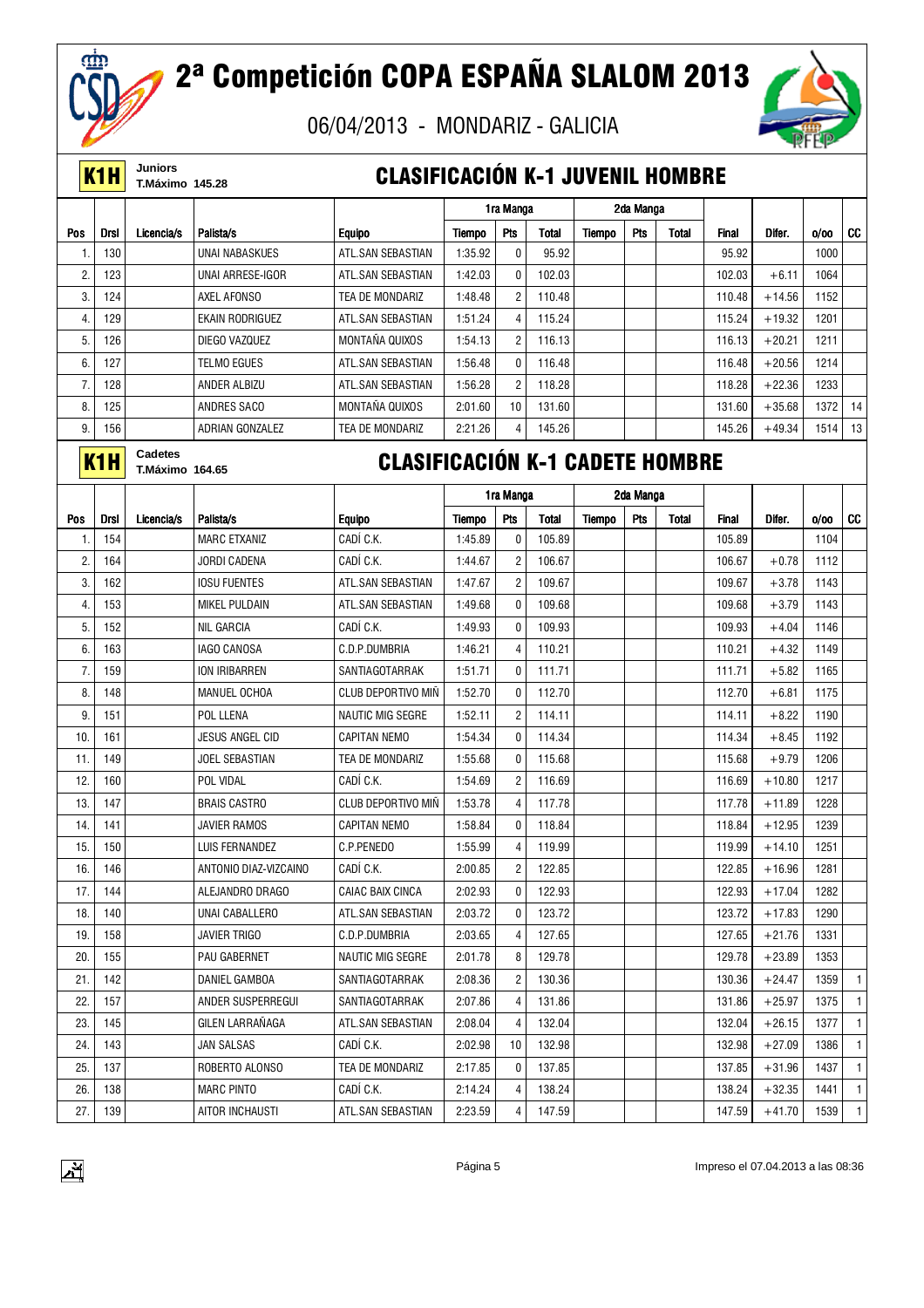

06/04/2013 - MONDARIZ - GALICIA



|     | K <sub>1</sub> H | Cadetes<br>T.Máximo 164.65 |                        | <b>CLASIFICACIÓN K-1 CADETE HOMBRE</b> |         |           |        |        |            |              |        |          |      |      |
|-----|------------------|----------------------------|------------------------|----------------------------------------|---------|-----------|--------|--------|------------|--------------|--------|----------|------|------|
|     |                  |                            |                        |                                        |         | 1ra Manga |        |        | 2da Manga  |              |        |          |      |      |
| Pos | <b>Drsl</b>      | Licencia/s                 | Palista/s              | <b>Equipo</b>                          | Tiempo  | Pts       | Total  | Tiempo | <b>Pts</b> | <b>Total</b> | Final  | Difer.   | 0/00 | l cc |
| 28  | 136              |                            | MARCO JOAQUIN DA SILVA | TEA DE MONDARIZ                        | 2:22.87 | 6         | 148.87 |        |            |              | 148.87 | $+42.98$ | 1552 |      |
| 29  | 135              |                            | JOSE RAMON LASO        | C.D.P.DUMBRIA                          | 2:25.32 |           | 149.32 |        |            |              | 149.32 | $+43.43$ | 1557 |      |

ញ្ញា